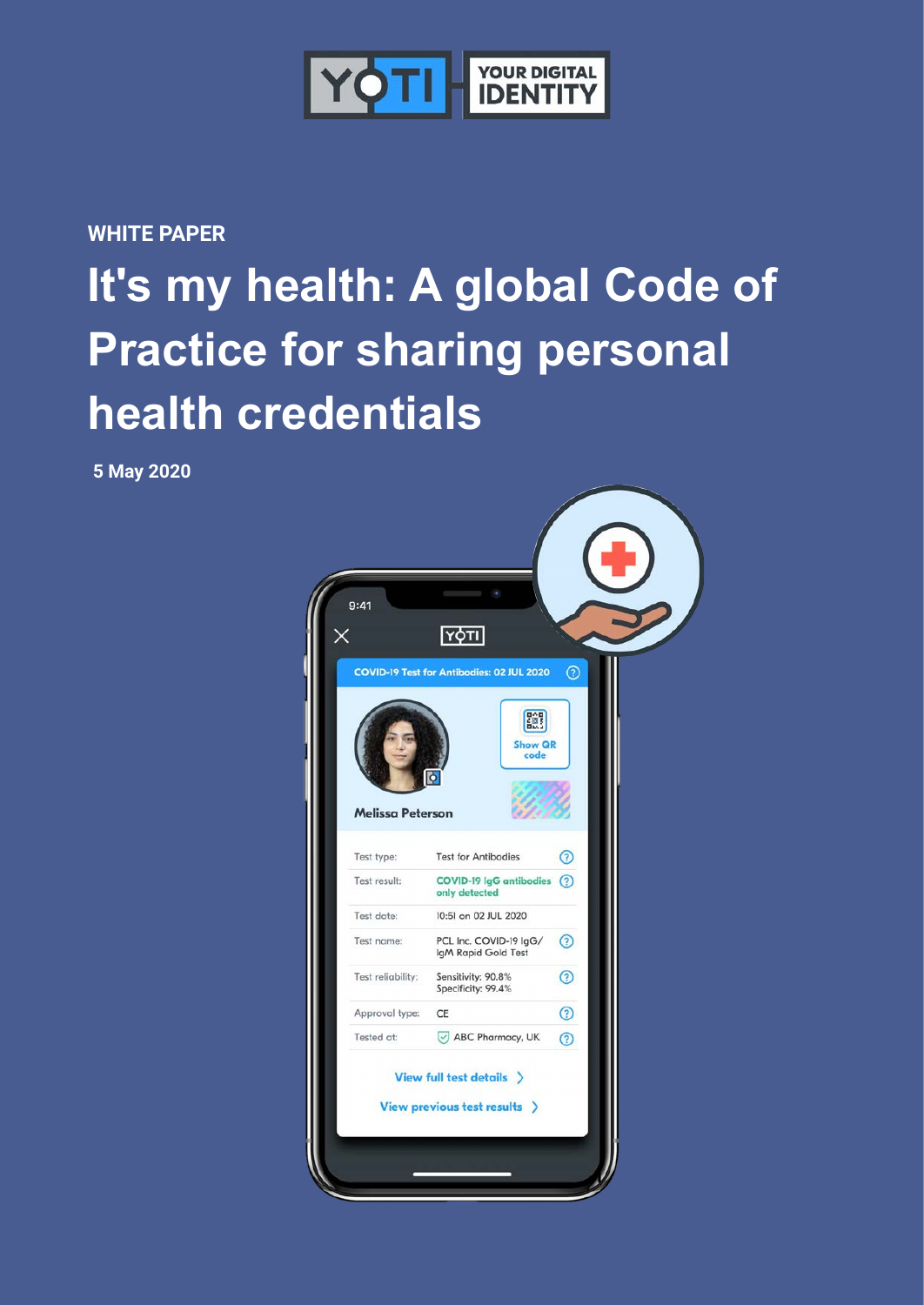

| <b>Background</b>                                    | $\mathbf{2}$ |  |
|------------------------------------------------------|--------------|--|
| <b>Draft Code of Practice</b>                        | 4            |  |
| How Yoti complies with the draft Code of Practice    | 9            |  |
| <b>Appendices</b>                                    | 14           |  |
| W3C Verifiable credentials ecosystem                 | 14           |  |
| <b>Yoti's Ethical Framework and Guardian Council</b> |              |  |
| Disclosure of Covid-19 test results                  | 18           |  |
| Supplementary material on "Covid-19 testing"         | 21           |  |
|                                                      | 17           |  |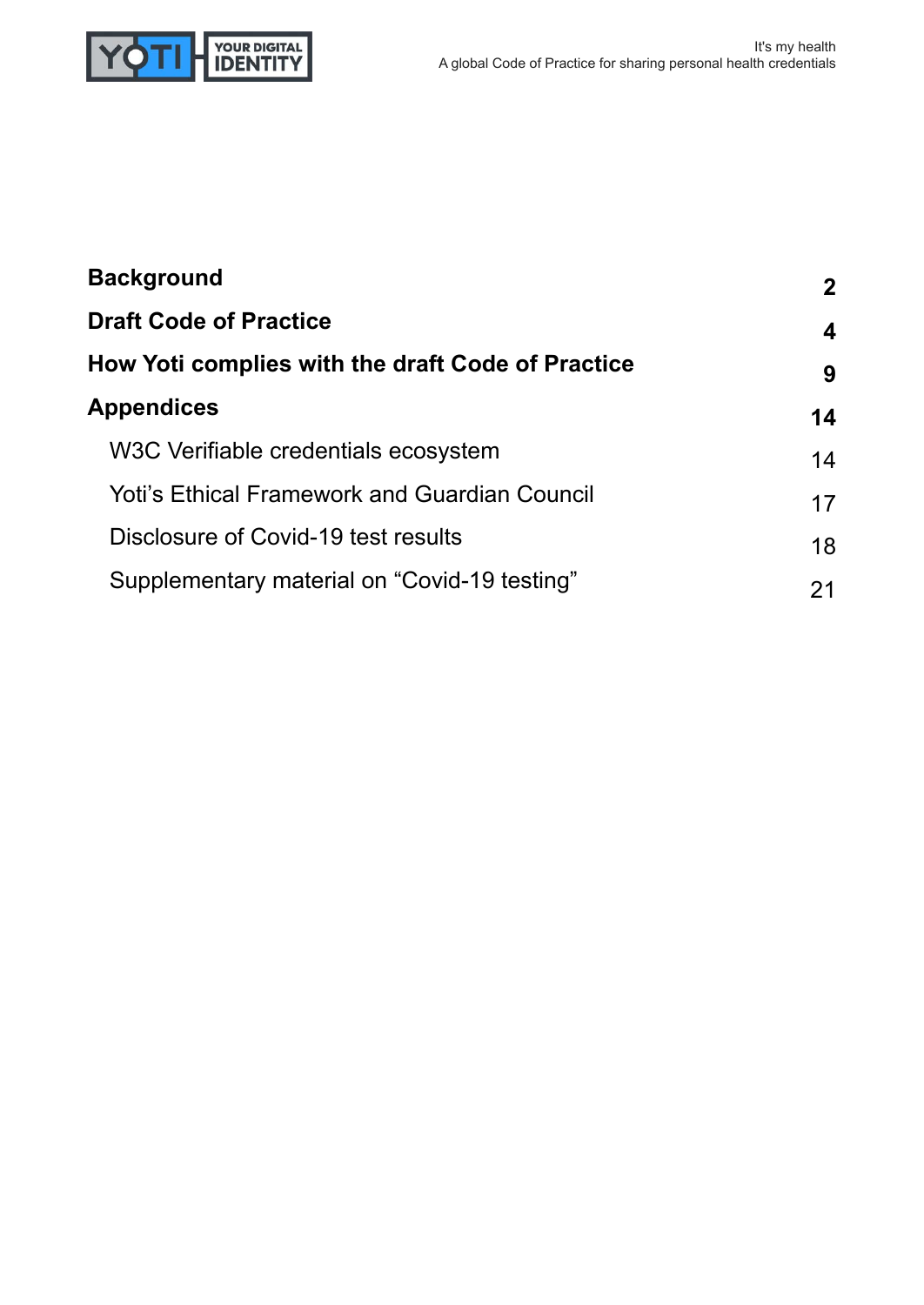

## **Background**

The COVID-19 pandemic has given rise to the need to restrict the movement of individuals to limit further spread of the virus. This has had a damaging effect on society and the economy and, in particular, has caused disruption to the ability of workers to return to their jobs.

To help ease the restrictive measures placed on individuals, including key workers, trusted health organisations should be able to issue COVID-19 antibody or viral RNA antigen test results to individuals. Individuals may then choose to share their test results with relying parties so that the individual may return to work.

This could provide a mechanism to enable those who present reasonable evidence that they pose a low risk of transmitting the COVID-19 virus (either that they have recovered from the infection and are, presumably, immune, or have had a very recent test indicating that they are not currently infected) to return to work, board a flight or return to some specific, limited access venues and activities.

An individual's medical data is regarded as highly sensitive and therefore it is of utmost importance that the data is only shared in accordance with applicable law. Individuals who decide to submit or share their medical data must feel assured that their data will be handled securely and for the intended and declared purposes. Organisations that receive such data must be assured that the data is valid and is a trustworthy, accurate representation of an individual's health status.

The terms "Immunity Certificate" or "Immunity Passport" are vague and potentially confusing, as well as lacking granularity and adaptability. Yoti can support the granularity of the specific test result, whether the detection viral RNA, antigens or antibodies using a swab or blood test, the credential issuer, and the duration of the test result stored securely in the individual's secure wallet.

We believe that abiding by a Code of Practice is the right approach to achieving the required public health objectives and organisational requirements, without compromising privacy and security. Many bodies are looking at the crucial issues of ethics and accessibility of testing. This document does not cover those angles, focusing primarily instead on the identity issues.

We have proactively drafted a Code of Practice to govern the sharing of medical data for a range of purposes including creating a Health Test Credential. The key organisations covered by this Code / these standards are those that:

- test and issue test results or certificates:
- provide the Health Test Credential; and
- require information on an individual's health status.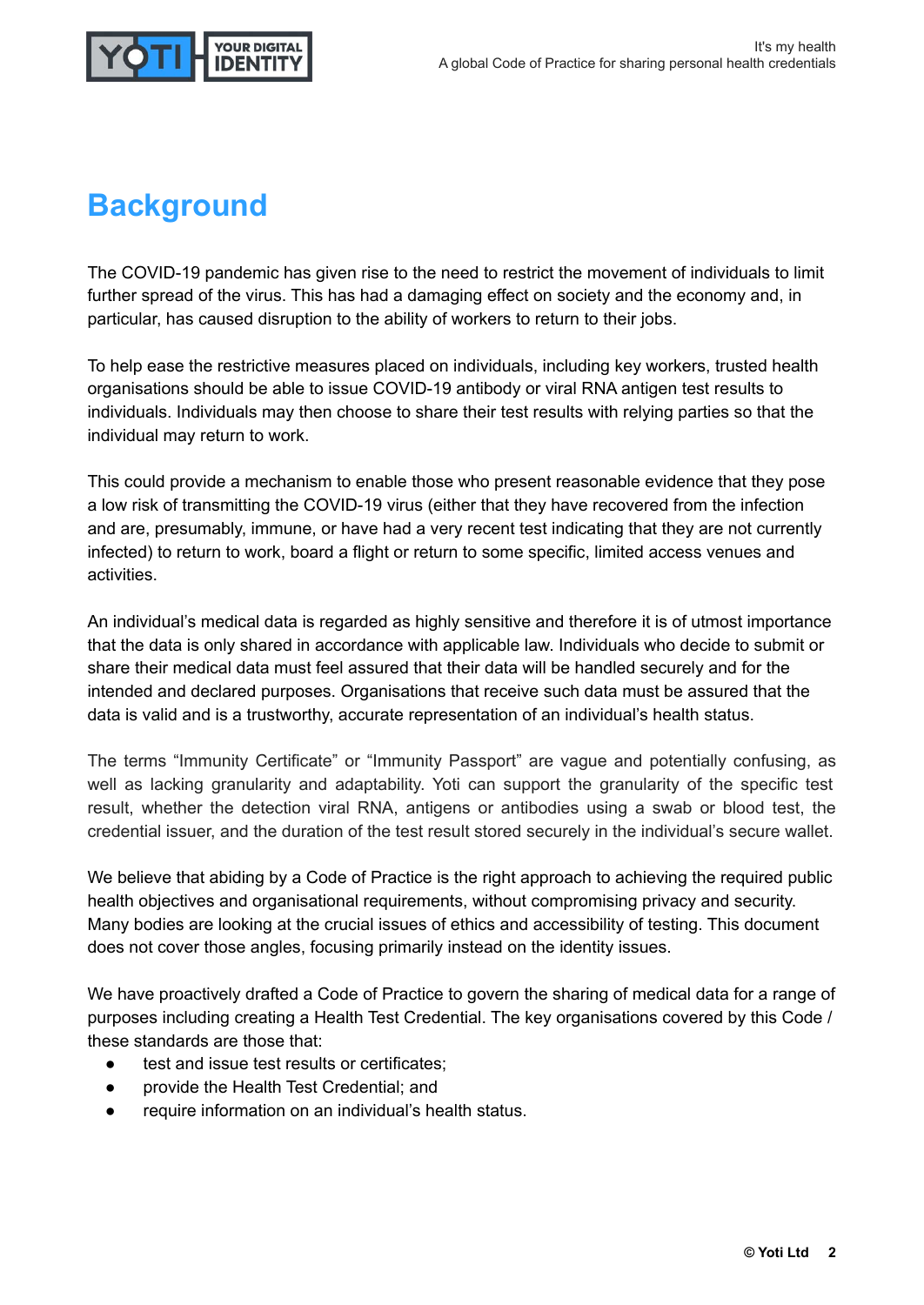

We welcome feedback from these organisations and civil society bodies on the Code. Given the potential for reinfection, and that the duration of any acquired immunity remains an open question, the proposed Code will need to be updated as the scientific evidence and public policy develops.

The first section of this paper sets out the proposed Code. The second part sets out how Yoti could comply with such a Code.

Please provide any feedback to: [julie.dawson@yoti.com](mailto:julie.dawson@yoti.com)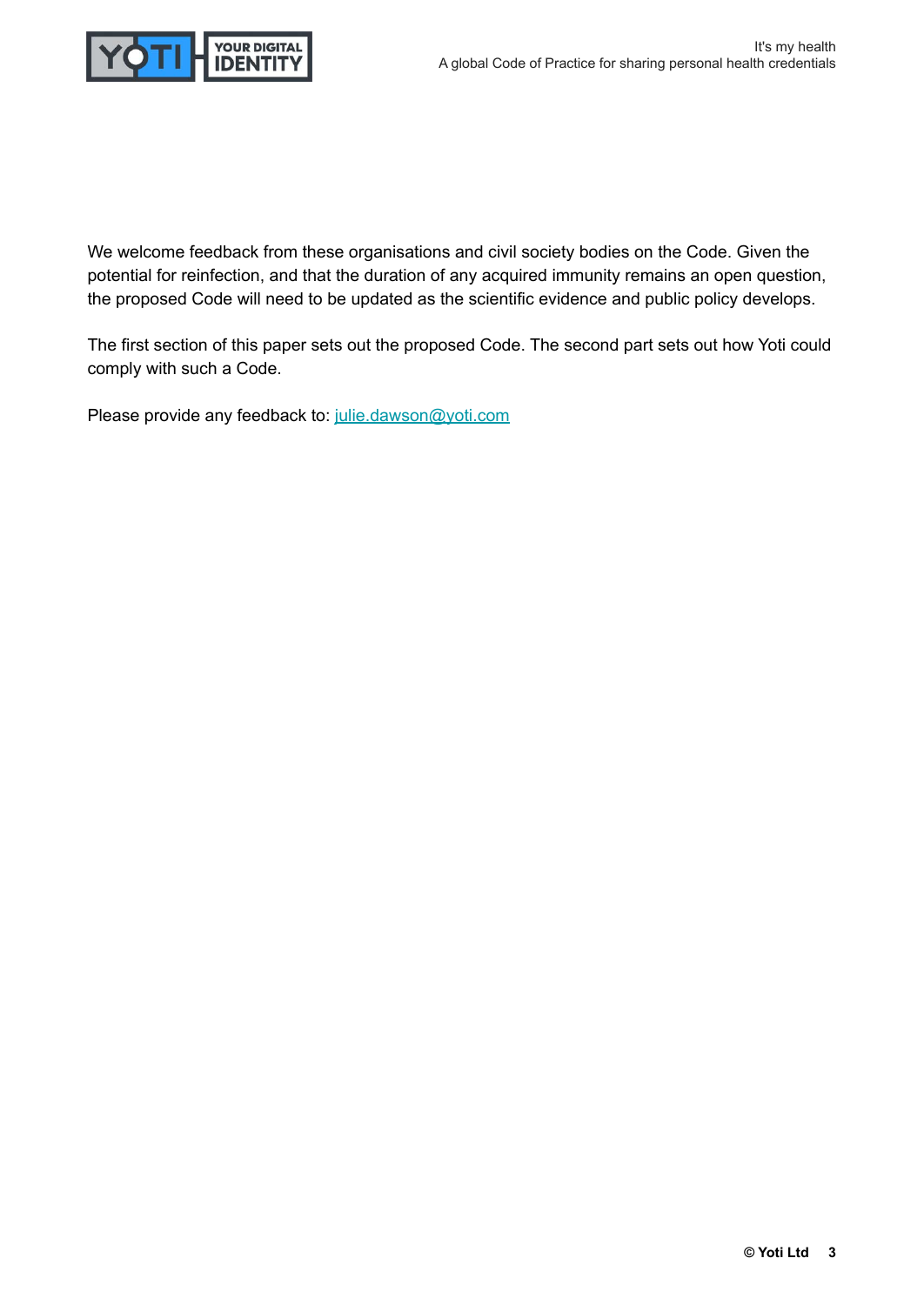

## **Code of Practice**

#### **Definitions**

"Coronavirus" and "COVID-19" have the same meanings as given in section 1(1) of the UK Coronavirus Act 2020.

"COVID-19" stands for Coronavirus Disease 2019, which is the disease caused by the virus SARS-CoV-2.

"COVID-19 Status" means positive or negative status for either being currently infected with, or having been infected with, COVID-19.

"Digital Credential Provider" is the organisation that receives the Health Test Credential from the Issuing Authority and provides it to the individual in a digital format.

"Issuing Authority" is the organisation providing the Health Test Certificate or Credential.

"Medical Data" includes information on or about the individual in relation to their Health Test Certificate or Credential and associated COVID-19 antigen and antibody testing.

"Health Test Credential" is a certificate, paper or electronic, provided by an Issuing Authority, that a person has been tested and a COVID-19 status result has been issued for that test.

"Relying Party" is the organisation requesting a Health Test Certificate or Credential from an individual.

"SARS-CoV-2" stands for Severe Acute Respiratory Syndrome Coronavirus 2.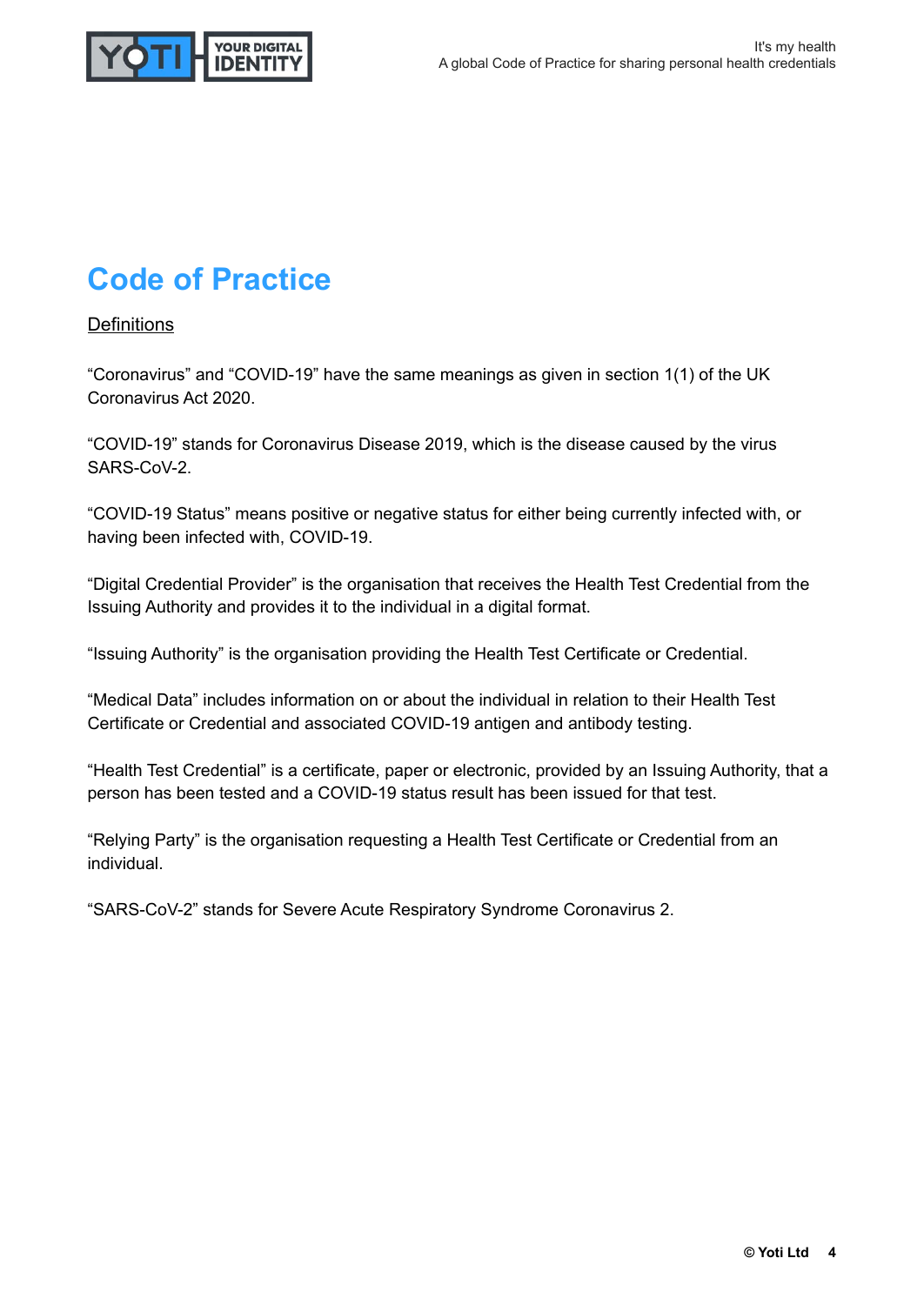

#### Requirement 1: Trusted identity verification of individuals

It is important that Issuing Authorities are able to issue Medical Data to the right people. Therefore, the identity of individuals must be verified in a robust, secure and effective way.

To achieve this, identity verification and authentication should be undertaken in alignment with recognised standards. Examples of acceptable recognized identity verification and authentication standards are NIST SP 800-63A and 63B in the USA, GPG 44 and 45 in the UK and eIDAS in the EU.

#### Requirement 2: Trusted and transparent health testing of individuals by medical authorities

The science is still evolving in terms of the health testing of individuals for SARS-CoV-2 infection, which causes COVID-19.

SARS-CoV-2 RNA, antigen and antibody testing must meet recognised standards and test results should provide transparent metadata to identify the provenance of tests.

Issuing authorities must be able to update or revoke Health Test Certificate Credentials.

Elements to consider when reviewing metrics:-

COVID-19 antigen and antibody testing should be independently tested in multiple institutions and be shown to reach suitable sensitivity and specificity criteria.

When examining metrics for sensitivity and specificity, metrics for IgG results, IgM results, and IgG combined with IgM results, may be different and should not be blended.

There is no universal consensus amongst the world's health regulators or scientists as to the minimum required sensitivity and specificity values for these antibody tests. It is agreed that both metrics should be as high as possible, especially specificity, which helps to reduce the likelihood of false positive results.

There is likely to be a need for both higher-cost, lower-volume (often laboratory-based) tests with exacting sensitivity/specificity scores, as well as less exacting and less expensive tests that are widely accessible in the community (or even at home) at scale.

This combination of testing will allow the highest number of individuals to gain at least temporary peace of mind of their IgG positive status. High volume testing also helps health authorities monitor disease spread and guides decision making around lockdown restrictions, social and economic policies.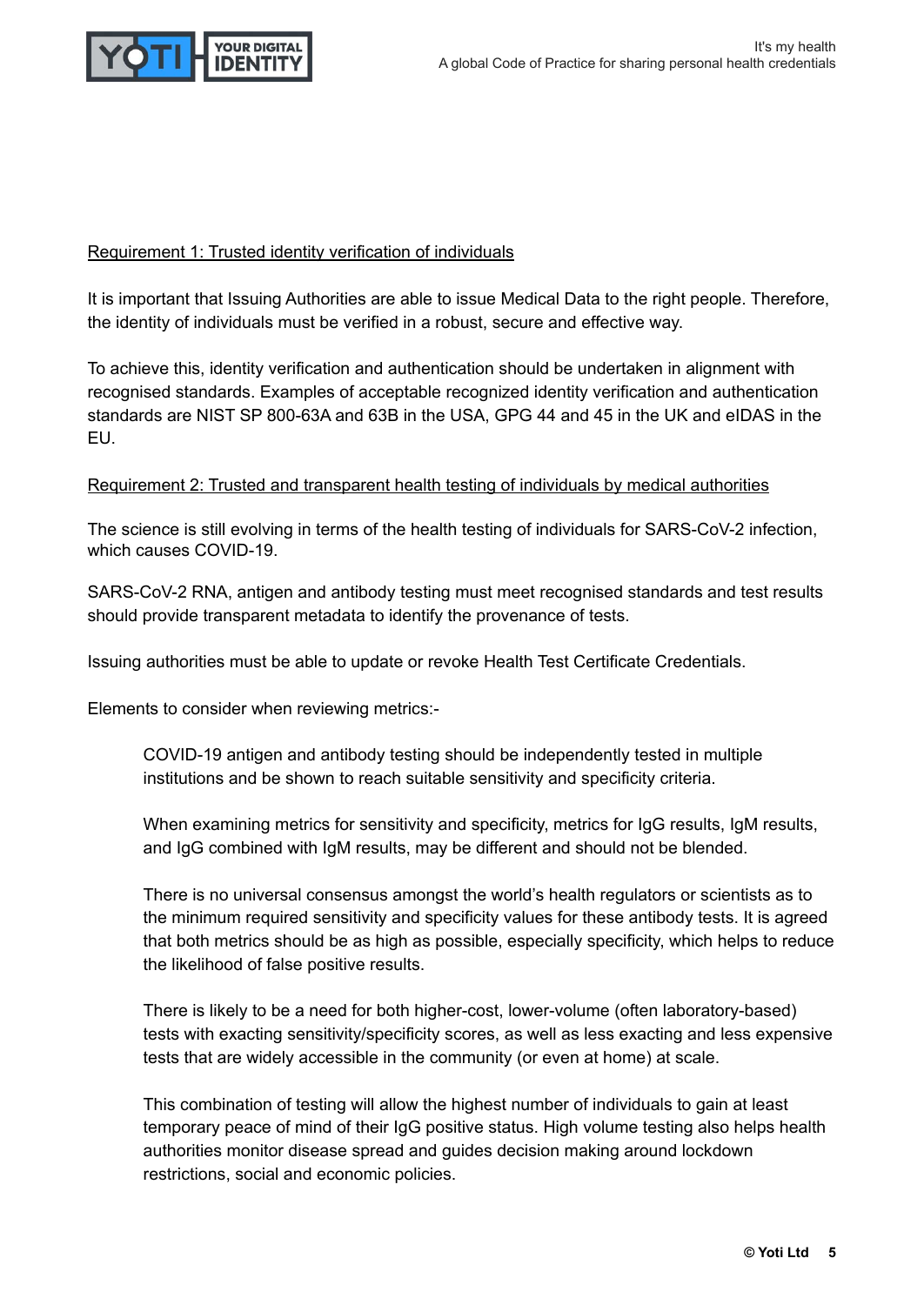

#### Requirement 3: Trusted storage of credentials or Medical Data

Organisations storing Health Test Credentials, including associated Medical Data, must have an effective information security management system that meets recognised standards, so it can control information security risks.

They must demonstrate that they have proportionate organisational and technical controls to manage the risks posed to the security of the service provided, protecting the confidentiality, integrity and availability of the information processed.

Data should be encrypted when in storage.

Organisations that undertake verification or authentication should be certified against recognised security standards, such as ISO/IEC 27001:2013, ISAE SOC2 or the HIPAA Security Rules. They must be audited against the chosen recognised standard on a regular basis.

#### Requirement 4: Trusted presentation and transfer of Health Test Credentials

#### **Interoperability / data format**

In terms of data format, attributes containing medical certificates should be interoperable across digital devices and systems, and device-agnostic as much as possible, e.g. in the form of a W3C Verifiable Credential and /or compatible with OpenID Connect, OpenID Connect CIBA, SAML.

#### **Validity / anti-spoofing**

Relying parties must have trust that the Health Test Credentials presented by individuals are valid.

To achieve this, Digital Credential Providers must put in place measures to prevent the presentation of false Health Test Credentials. They must also be able to identify when someone is spoofing the system using a sophisticated artefact that has taken considerable time, money, effort or criminal activity to create. If a facial biometric modality is being checked, this could mean making sure the person is not using a mask or showing a 3D animated avatar on a hijacked computer or device.

#### **Expiry, revocation, security**

Digital Credential Providers should ensure that Health Test Certificates can be revoked and indicate visually how long they are valid for.

Data should be encrypted when in transit.

#### **Data minimisation**

Data minimisation should be Practiced in terms of the presentation of credentials. As far as possible, Digital Credential Providers should adhere to the principles of privacy by design.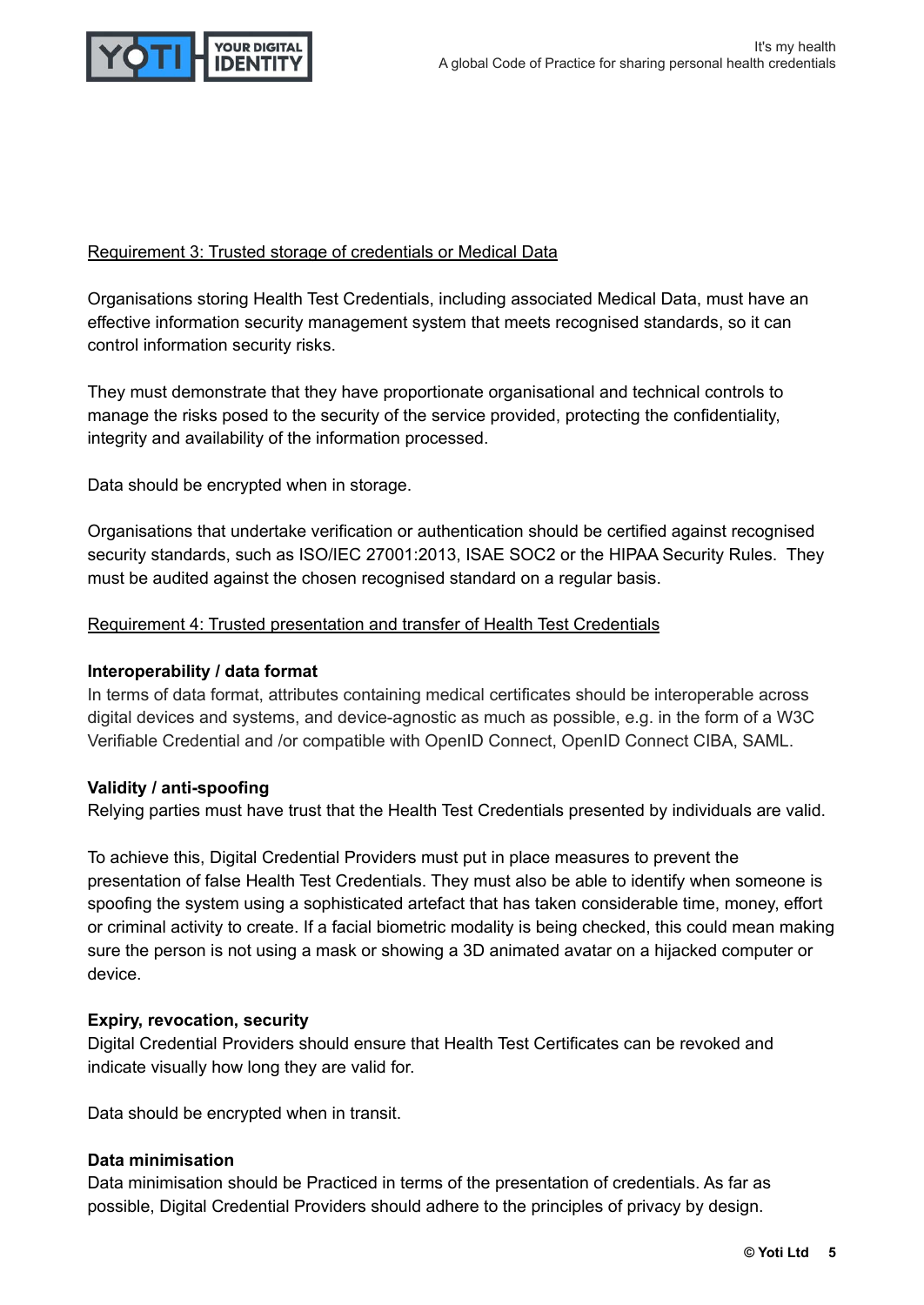

#### **Data minimisation**

Data minimisation should be Practiced in terms of the presentation of credentials. As far as possible, Digital Credential Providers should adhere to the principles of privacy by design.

#### **Accessibility**

Wherever feasible organisations should offer options, in terms of accessibility, to enable all individuals to choose to present their Health Test Credentials.

Digital Credential Providers should assess any ethical and trust issues that might be caused by offering their services. Where identified and within their control, Digital Credential Providers should mitigate any negative unintended consequences.

#### **Secure data transmission**

An individual may choose or be required to share Health Test Credentials with a Relying Party. Proportionate safeguards should be put in place to prevent the interception of that data. They should be able to prevent a determined individual using sophisticated methods of compromising the security of data transmission.

#### **Transparency**

Prior to requesting data, relying parties should clarify the purpose of the request being made to the individual.

Individuals should be able to track the relying parties with which they have shared their Health Test Credentials.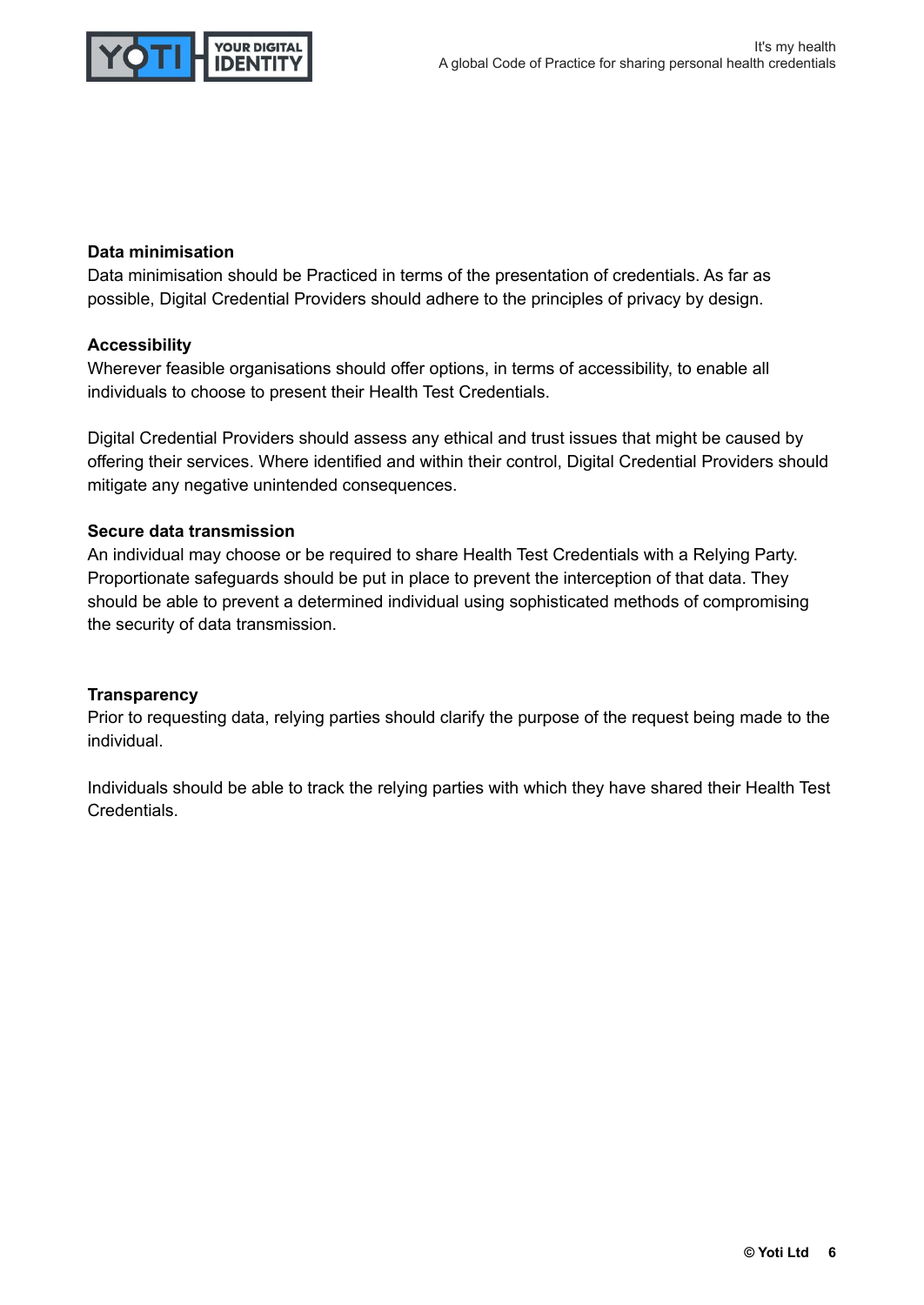

#### Requirement 5: Privacy requirements

All organisations collecting, using, storing or disclosing Medical Data will need to comply with all applicable privacy or data protection laws they are subject to.

The following principles should be followed by all organisations processing Medical Data:

- Full transparency to the individual of how their data will be collected, used, stored and disclosed.
- The Medical Data must be used for specific, necessary and proportionate purposes, and any additional uses may require the individual's consent.
- Issuing authorities must provide, and relying parties must request, only the information that is necessary for the purpose(s).
- Any onward sharing with other third parties must be necessary and proportionate and, depending on the relevant legal obligations in place, may need the individual's consent.
- Individuals should be able to access and export their Medical Data.
- Individuals should be able to update and delete their Medical Data.
- Organisations may not use the Medical Data for any marketing purposes.
- Organisations must have appropriate technical and organisational security measures in place to protect the Medical Data.

Additionally, when a credential is shared with a Relying Party, the Relying Party should comply with an individual's request to delete that data where it is no longer necessary or proportionate to store it, or where there is a regulatory requirement to delete the data.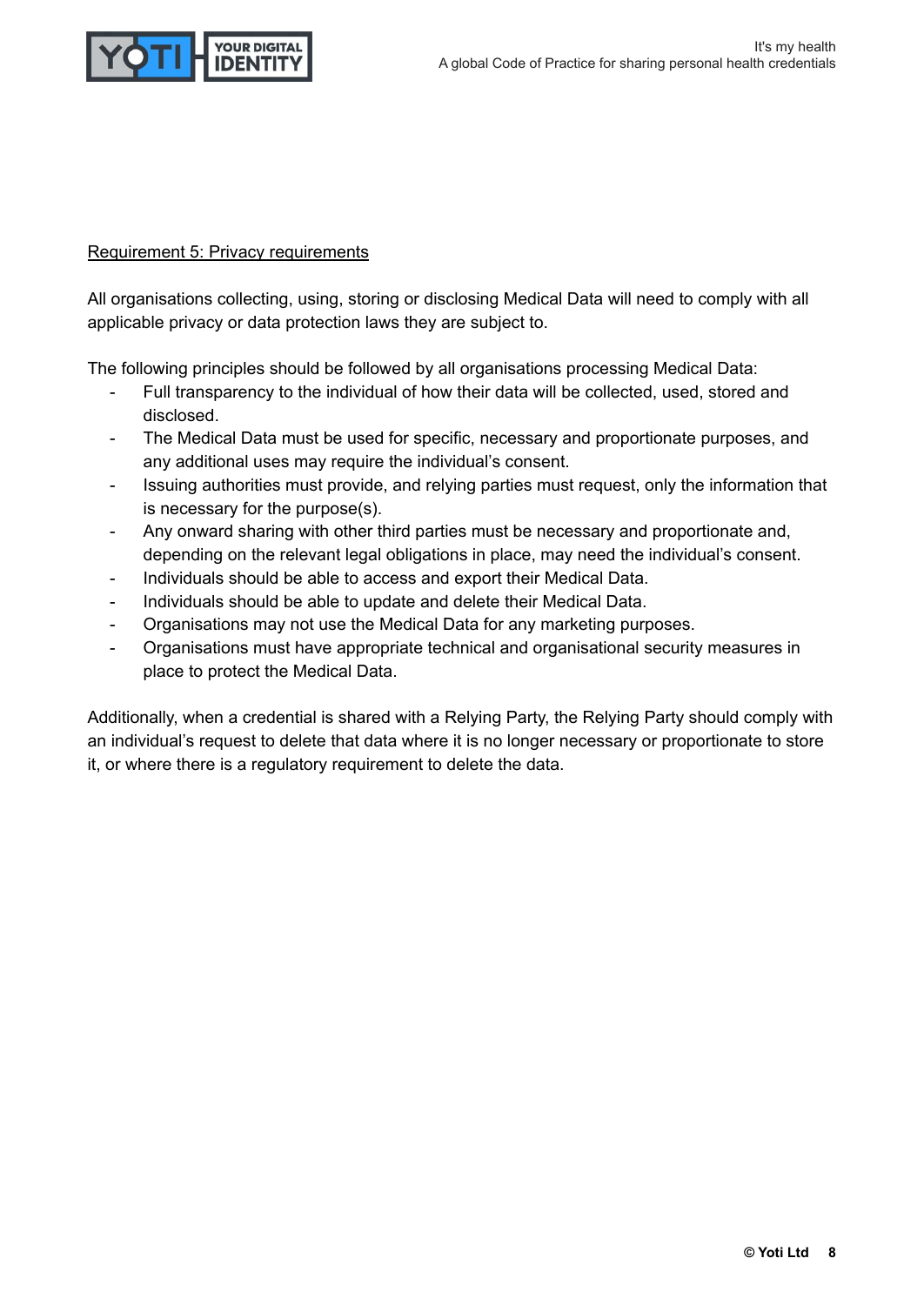

### **How Yoti complies with the draft Code of Practice**

Requirement 1: Trusted verification and authentication of individuals

Yoti allows consumers to create a reusable digital identity that they can then use in real world scenarios and anywhere across mobile and web services that have integrated Yoti. Yoti enables businesses to verify consumers' identities using biometrics and government-issued IDs.

The Yoti business model is very transparent. It is free for consumers and for eligible not-for-profit organisations. Other organisations pay for checks and attributes requested.

If an individual elects to set up a Yoti they can subsequently apply for and get issued a credential such as an employment status or the results of health tests. Those Verifiable Credentials can then be shared in person and online. Yoti uniquely combines the strong cryptographic proof of a W3C Verifiable Credential with the assurance that only a certain individual is its rightful owner.

Yoti has been engineered with privacy by design in mind. We distinguish ourselves with our approach to privacy and security; our design and architecture makes it impossible for us to identify or decrypt users' personal data (see our [FAQs](https://yoti.zendesk.com/hc/en-us) for technical detail).

Yoti is certified to the ISO 27001 standard. It also holds a clean SOC 2 Type 2 audit. It is audited against these standards on a regular basis. Yoti is also aligned with the national identity proofing and authentication standards in GPG 44 and 45, as well as NIST SP 800-63A and 63B.

For Yoti's ethical framework and principles see Appendix 1. For more on Yoti's approach to privacy and security read [here](https://www.yoti.com/blog/our-approach-to-security-and-privacy)

Yoti can also offer a biometric e-signature option to testing labs, if any regulators require "strong" evidence of a consumer's decision to be tested, fill in a health form or share their tamper-proof electronic test result.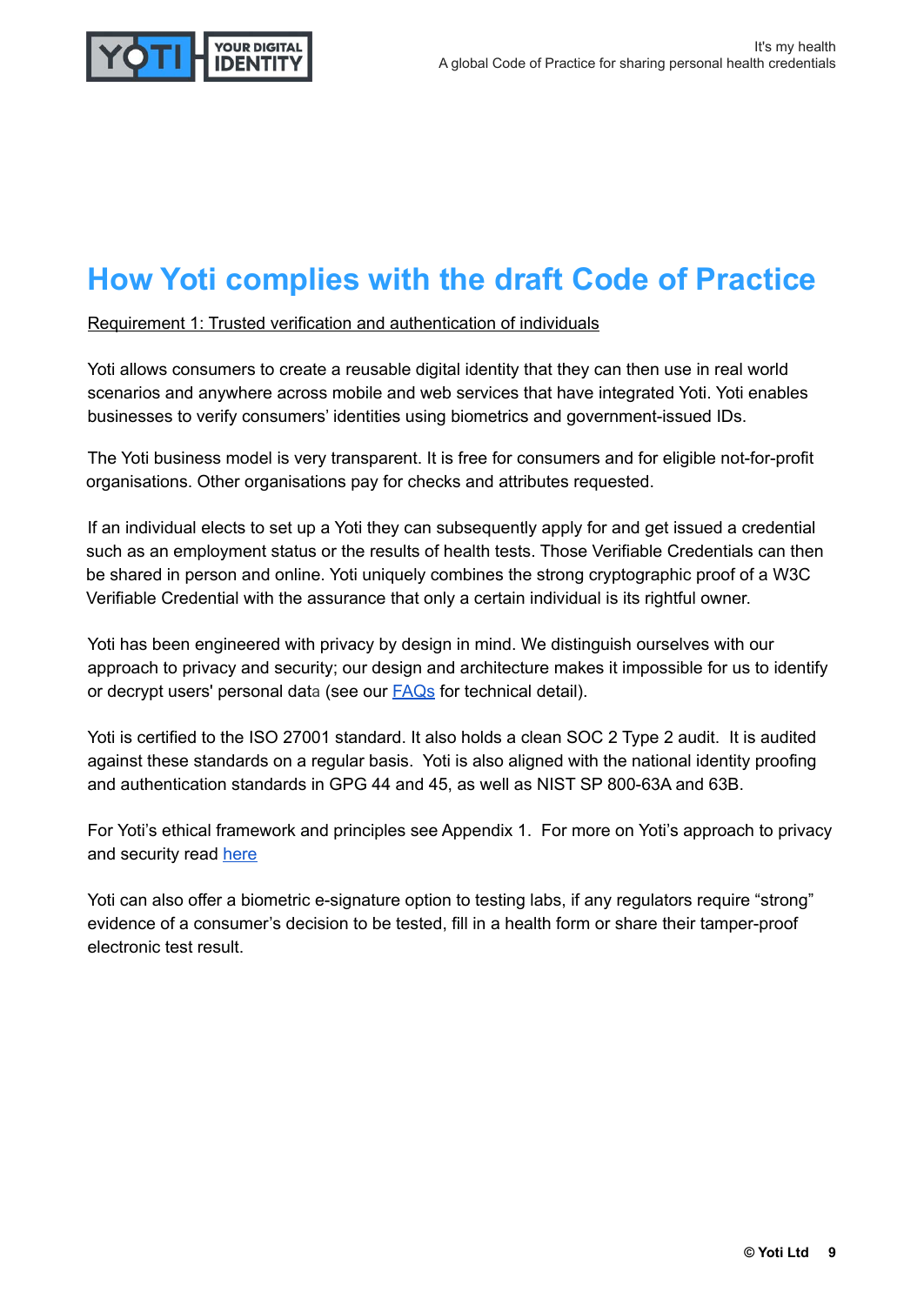

#### Requirement 2: Trusted and transparent health testing of individuals by medical authorities

Relying parties and Digital Credential Providers should review the metrics available e.g. provenance, independent testing, and status of a test in terms of specificity, sensitivity and proposed deployment, as well as to ensure that the credential depicts the key data about the rightful owner.

By way of example, Yoti is in discussions with QuestCap Inc, a company which has exclusive rights in the Americas to use a COVID-19 serological antibody test developed by PCL Inc, a South Korean medical diagnostics firm. This is currently designed to be deployed in controlled settings.

One example of deployment is as part of the Standard for Safe Sport™, created by Glenco Medical Corp., led by Dr. Copeland, a physician and consultant for the Ottawa Redblacks, Toronto Blue Jays and Atlanta Braves (Canadian Professional Football, Canadian Professional Baseball and American Professional Baseball teams respectively)

Several phases of supervised screening, interpretation and reporting have been defined. It incorporates medical screening, interpretation and reporting protocols - and involves self-assessment and health testing within a given league executed by trained, certified individuals. It includes self-reporting, aggregating test results and collaborating with governing bodies; and self-regulation. It also enforces medical recommendations and measures for recovery with a commitment to players, staff and support. This test is expected to provide the confidence to return the players back to the field in a controlled environment.

The role that Yoti can play is to supply ID verification, authentication and credential management to facilitate the trusted and secure administration of the Standard for Safe Sport™ testing.

#### **How does the Standard for Safe Sport™ work in practice and how does Yoti help?**

- Preparation: consent obtained and a baseline assessment completed via temperature assessment, a medical questionnaire and antibody testing.
- Testing: scheduled volumes, administrators and location with antibody tests.
- Preventing transmission: via rapid data analysis to quarantine infected individuals and provide necessary care.
- High quality, verified information and securing it properly is key requiring infrastructure to collect input from many sources while limiting access and permissions. IDs with COVID-19 results are verified and distributed by organisations using the Yoti app to provide a mobile phone-based digital identity that preserves privacy and boosts security.
	- Players and supporting staff within clubs will create a Yoti digital ID and share identity details including the new COVID-19 antibody test credentials, in person or online, in seconds with a tap of a button or scan of a QR code.
	- Clubs can issue, update and revoke trusted credentials through the Yoti APIs and Yoti app, including employer, job title, work location, test expiry date, verified work email address and also COVID-19 antibody test results.
- $\circ$ 1[.https://nationalpost.com/news/world/scott-stinson-on-covid-19-meet-the-canadian-doctor-behind-efforts-to-restart-colombian-pro-socce](https://nationalpost.com/news/world/scott-stinson-on-covid-19-meet-the-canadian-doctor-behind-efforts-to-restart-colombian-pro-soccer)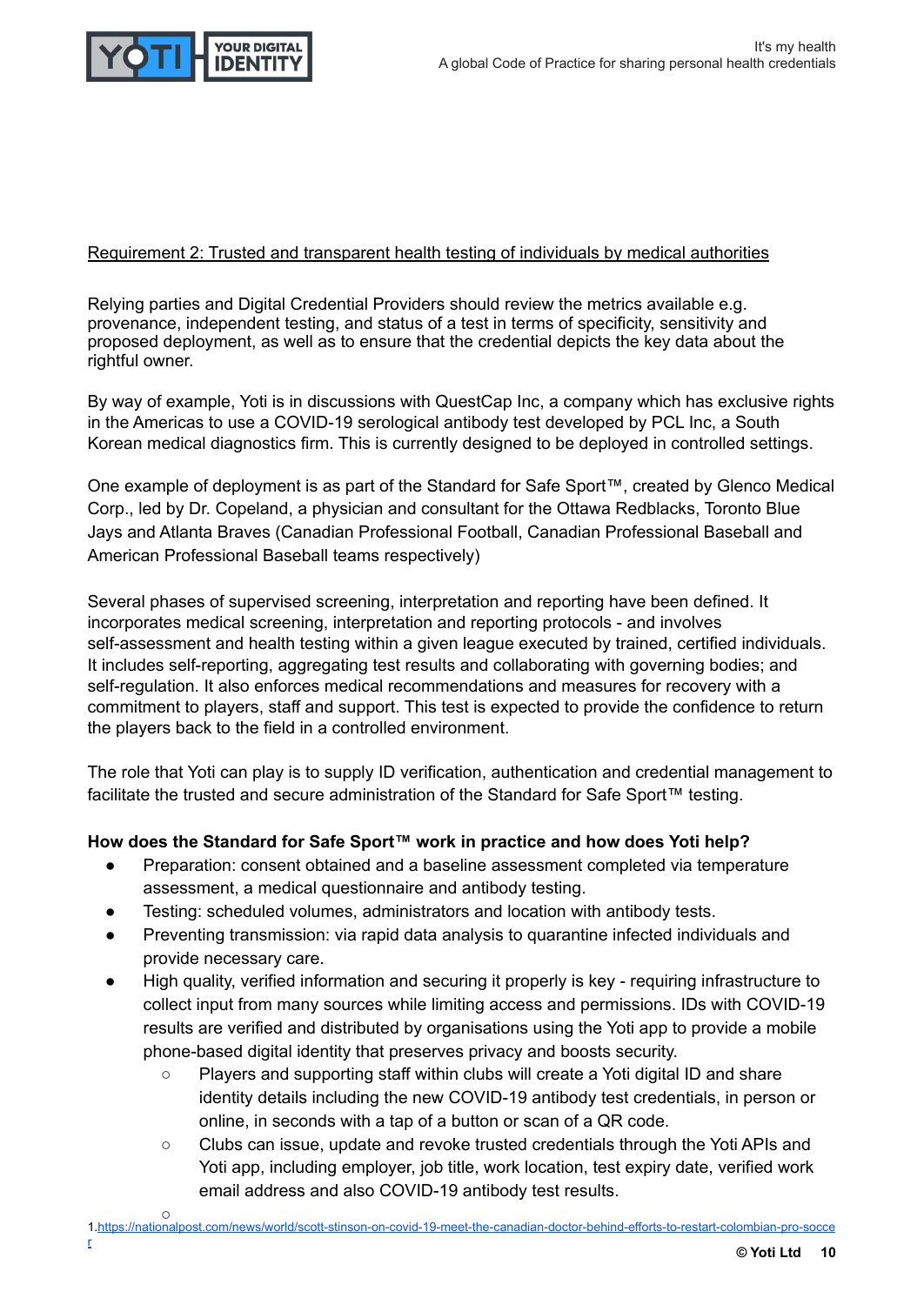

The PCL finger prick (point-of-care lateral flow immunoassay) antibody test was evaluated at three different university hospitals in South Korea: Chosun University Hospital, Gwaungju; Daegu Catholic University Hospital, Daegu; and Dongguk University Hospital, Ilsan. South Korea has a good track-record of dealing with viral epidemics, and Daegu (the site of one of these three university hospitals that evaluated the test) was the location of the first large COVID-19 outbreak that occurred outside of China.

They found the following results for the reliability of the PCL finger prick antibody test (when compared to cases confirmed for COVID-19 by RT-PCR<sup>2</sup>, 10 days post diagnosis):

- If both IgG and IgM are positive: Sensitivity 90.8% and Specificity 99.4%
- If only IqG is positive: Sensitivity 87.4% and Specificity 99.4%

For both conditions where IgG antibodies are detected, the specificity scores are >99%, which helps to minimise the rate of false positive errors (see Appendix 3 for further explanation). This type of false positive error may be of particular concern in COVID-19, as an antibody test with a false positive might reassure someone that they have antibodies and have some immunity to infection, when in reality they do not have those antibodies.

We do not use the term Immunity Certificate, as it is not yet known whether having antibodies for COVID-19 offers immunity and prevents future infection, or if so, for how long that immunity may last. However, there are some indicators that having developed IgG antibodies, a person may be immune for some period of time, and the World Health Organization (WHO) recently released a statement saying "We expect that most people who are infected with #COVID19 will develop an antibody response that will provide some level of protection."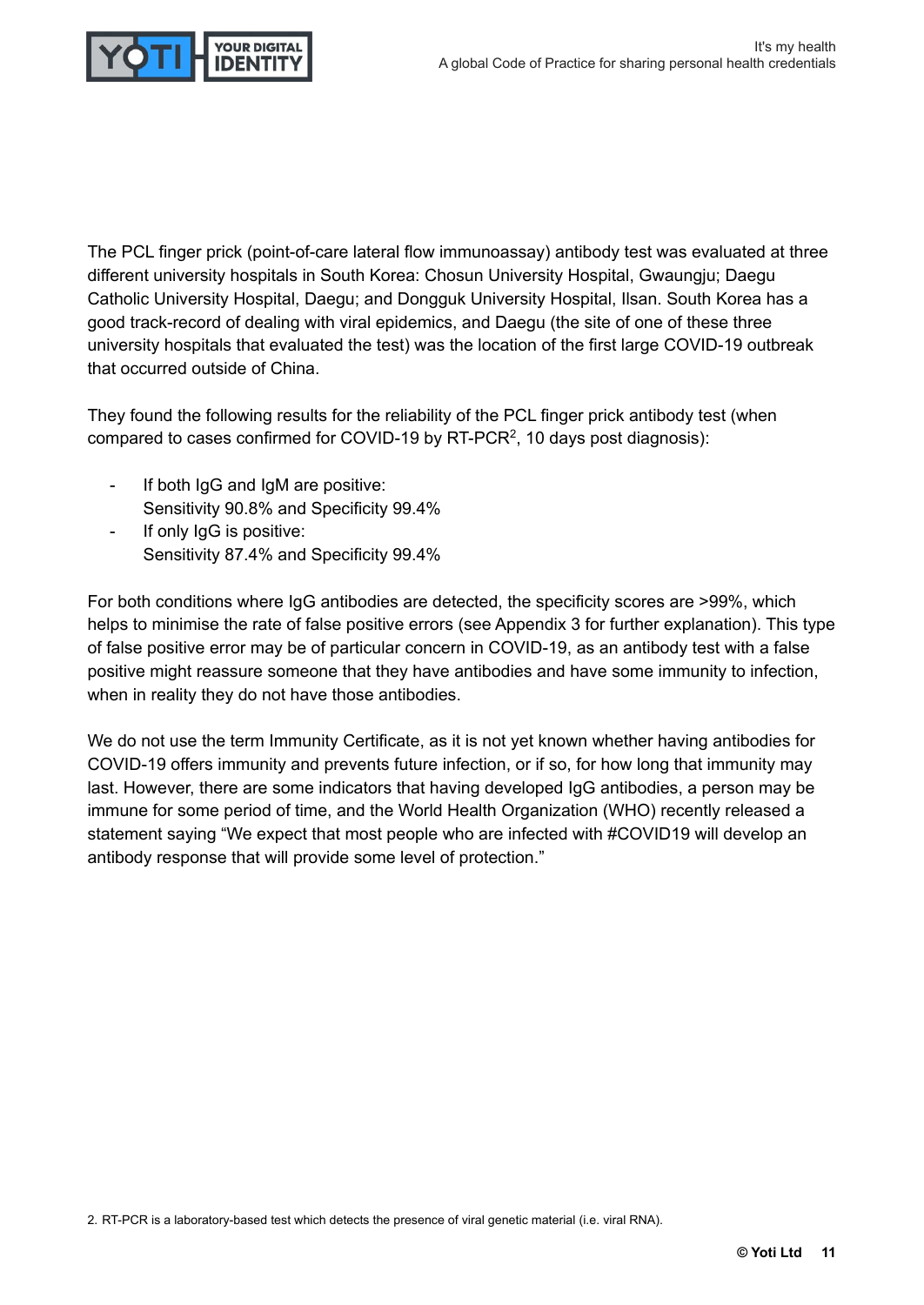

#### Requirement 3: Trusted storage of health test credentials

Yoti has a well-established information security management system, and is subject to the EU GDPR and UK Data Protection Act 2018. Yoti is certified to ISO 27001:2013 and has a SOC2 Type II report written by a global top four auditing firm. Yoti is undergoing HIPAA assessment by an accredited auditor.

Issuing authorities can revoke previously issued credentials, as well as update details.

The issuing body will have the ability to revoke or update Verifiable Credentials. The credential can contain an expiry date and a list of test results. There is no real restriction on what the credential can contain.

Yoti, as well as supporting the W3C Verifiable Credential standard, could interface with the HL7 FHIR API and comply with their standard as well, bridging the two ecosystems by translating one standard to the other when needed.

See Appendix 1 for the W3C Verifiable credentials ecosystem and how Yoti operates within that, as well as steps for Yoti Credential Issuance and Usage.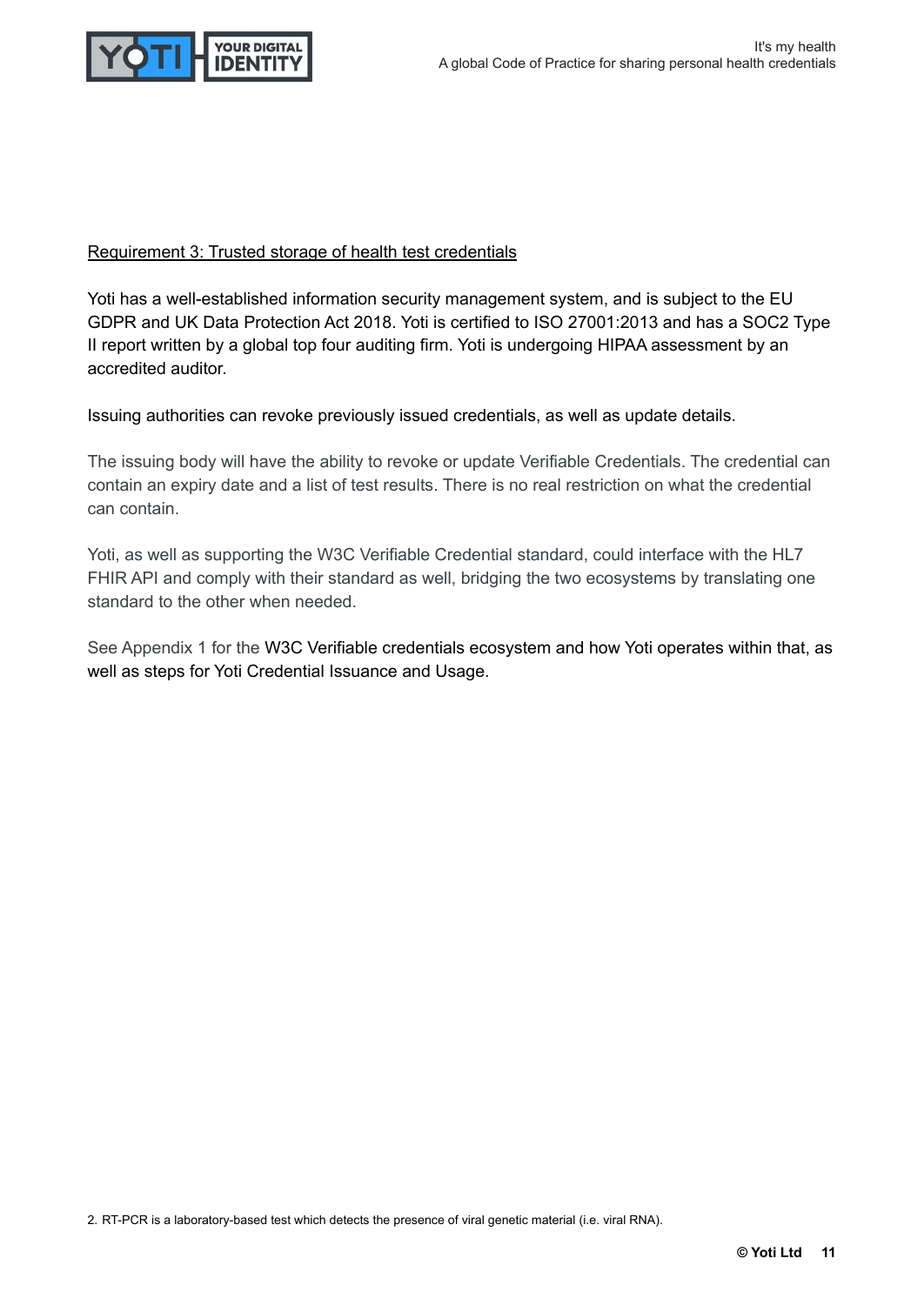

#### Requirement 4: Trusted presentation and transfer of Health Test Credentials

Issuers are free to define the structure of their credentials and associated metadata.

Yoti enables the data minimised presentation of data. In other words, just the minimum amount of data required, and uses two primary methods to guard against spoofing of visually-presented 'cards':

- 1) A digital hologram, which shimmers in response to the device's accelerometer and shows a pattern which can be changed at random.
- 2) A 'verification QR Code': a simple way for any 'viewer' to verify the authenticity of the information shown on another person's Yoti app (the 'presenter'), by scanning a QR Code. This initiates a secure transaction between the two parties (the 'presenter' and the 'viewer') so that information can be exchanged via the Yoti platform, and which cannot be imitated. Each verification QR Code is for one-time-use, and time-limited.

Yoti provides an individual with a dashboard and receipts for all data they opt to share. Yoti explicitly includes contract clauses with relying parties covering the need for transparency and data minimisation.

Yoti is today interoperable across digital devices and systems and is device-agnostic (including portability from one OS to another). Yoti can present an attribute containing a medical certificate in the form of a W3C Verifiable Credential. Yoti is also compatible with OpenID Connect and SAML.

As well as enabling individuals to share with organisations online and in person, Yoti also enables peer-to-peer sharing. Yoti is a free app, and enables individuals with a smartphone, if they so choose, to send trusted credentials to anyone with a mobile number / email address.

Yoti is available for iPhone and Android users.

Yoti is founded upon core business principles. It also has both external and internal ethics and trust boards. See Appendix 2 for more detail.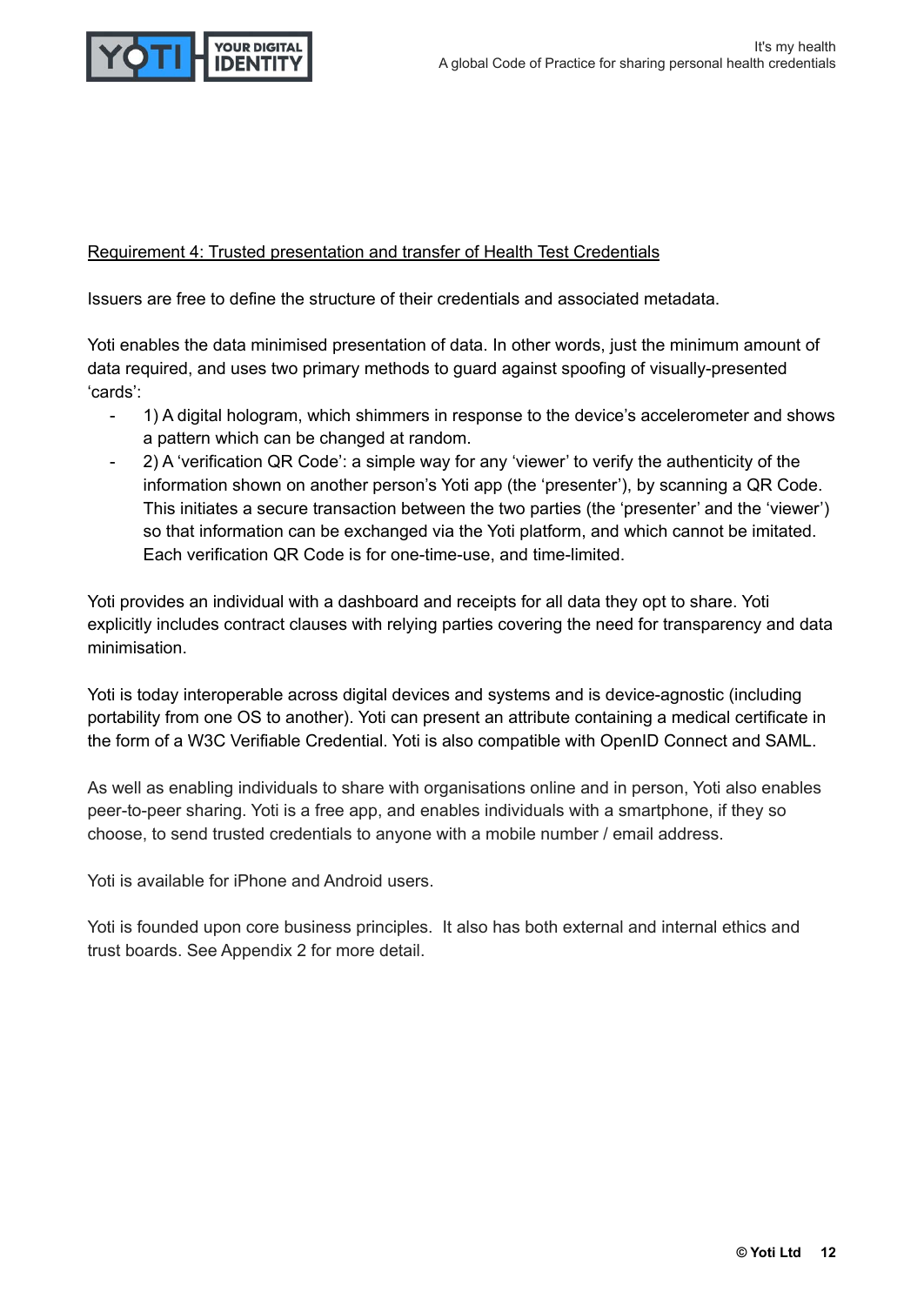

#### Requirement 5: Privacy requirements

As a UK company, Yoti is subject to the EU GDPR and the UK Data Protection Act 2018 and has a comprehensive privacy governance framework in place to apply these standards to its business globally.

Individuals have access to their data in the app, and they can access and export it at any time. They will not be able to amend a test certificate, which is crucial to its integrity. They can delete their account at any time, which deletes all their data.

Yoti privacy information and app privacy notice: <https://www.yoti.com/privacypolicy/>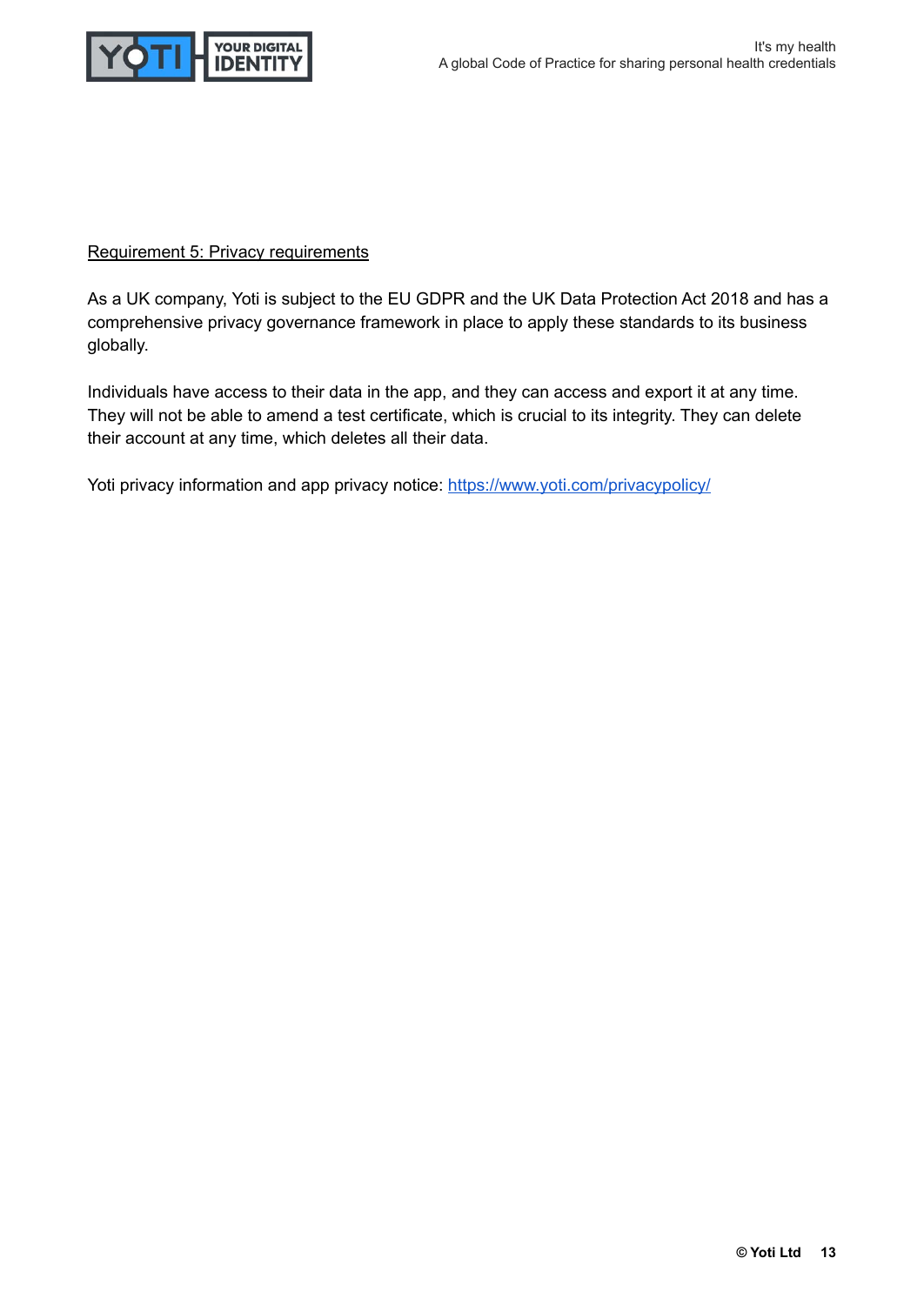

# **Appendix 1 - W3C verifiable credentials ecosystem**

Yoti's platform can absorb much of the complexity of dealing with verifiable credentials (Figure 1). We can even help define the structure of credentials for third parties. Following these standards Yoti ensures that credentials are interoperable and portable.

Yoti uniquely combines the strong cryptographic proof of a verifiable credential with the assurance that only a certain individual is its rightful owner, making use of document verification, as well as biometric and anti spoofing technologies to remotely authenticate the holder and identity attributes before they are issued to the holder. Yoti's platform preserves the privacy of users at all times.

Users are free at any time to export their credentials out of Yoti, or delete their account and all associated data.



Figure 1. Roles in the Verifiable Credential ecosystem:

- Yoti acts as the Verifiable Data Registry.
- The Holder is the user using the Yoti App.
- Yoti can facilitate the interaction between Holder and Verifier at the time of presentation (online and in person). The verifier does not need to contact the issuer.
- Yoti can facilitate the interaction between Issuer and Holder at the time of issuance (online and in person).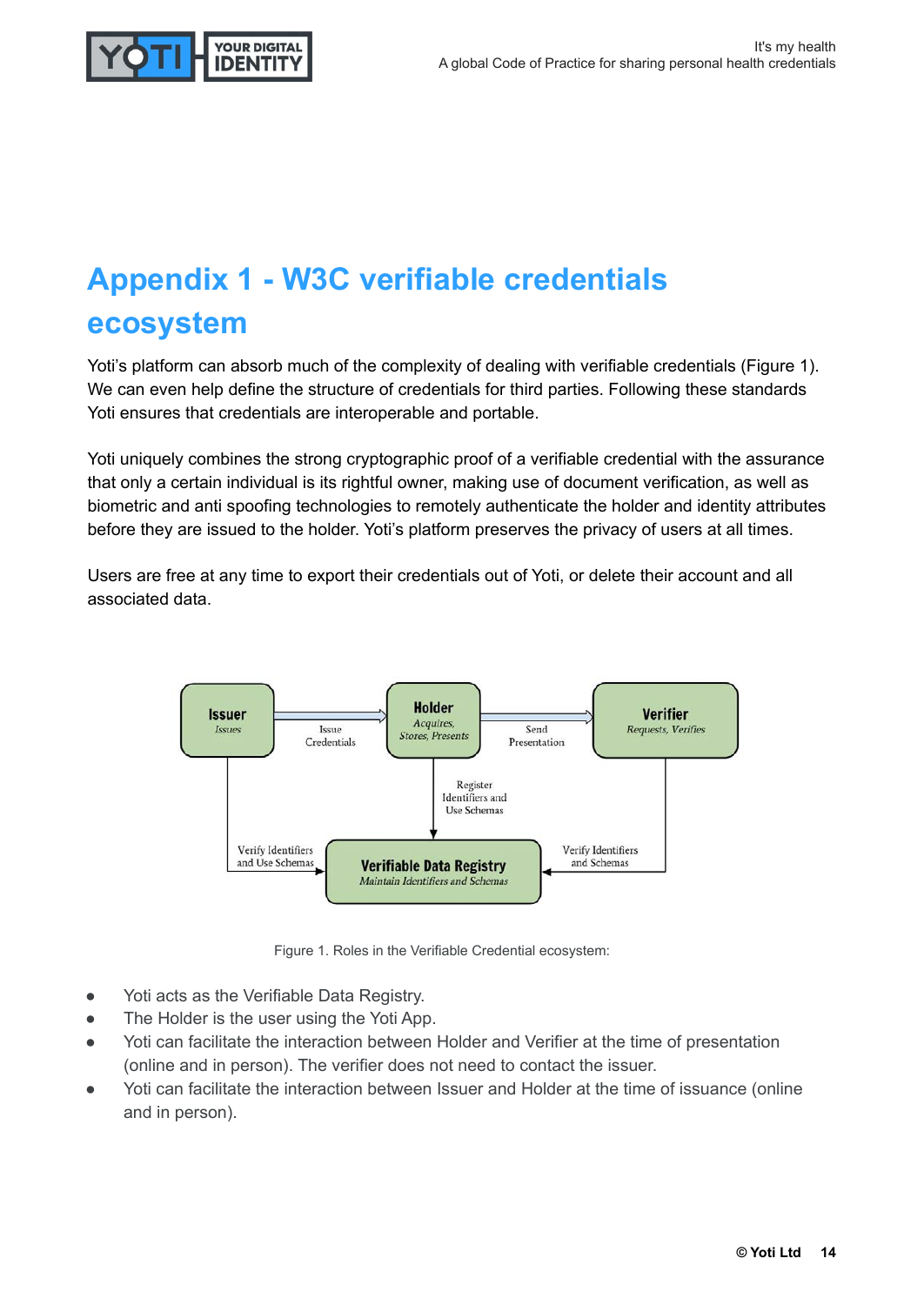

#### **Credentials issuance and usage**

Credential issuance:

- Individuals create their Yoti digital ID on their smartphone, securely binding their account to their biometrics and to a private key that is stored in the secure enclave on their device.
- User chooses to enroll in a testing programme, facilitated by an authorised practitioner. Using Yoti, they can uniquely identify themselves to the testing practitioner in advance, or on the day of their first test. This unique identification can be completely anonymous or include verified personal details, as required by the testing authority.
- The test is carried out by the authorised practitioner. The test is linked to the user that, on the day of the test, or before or after the test, used their Yoti to 'check in'.
- The testing authority issues an individual's results as a Verifiable Credential (Figure 2), digitally signed and sent directly to the same Yoti app which uniquely identified itself in the previous step.







Figure 2. Example screens of test result credentials.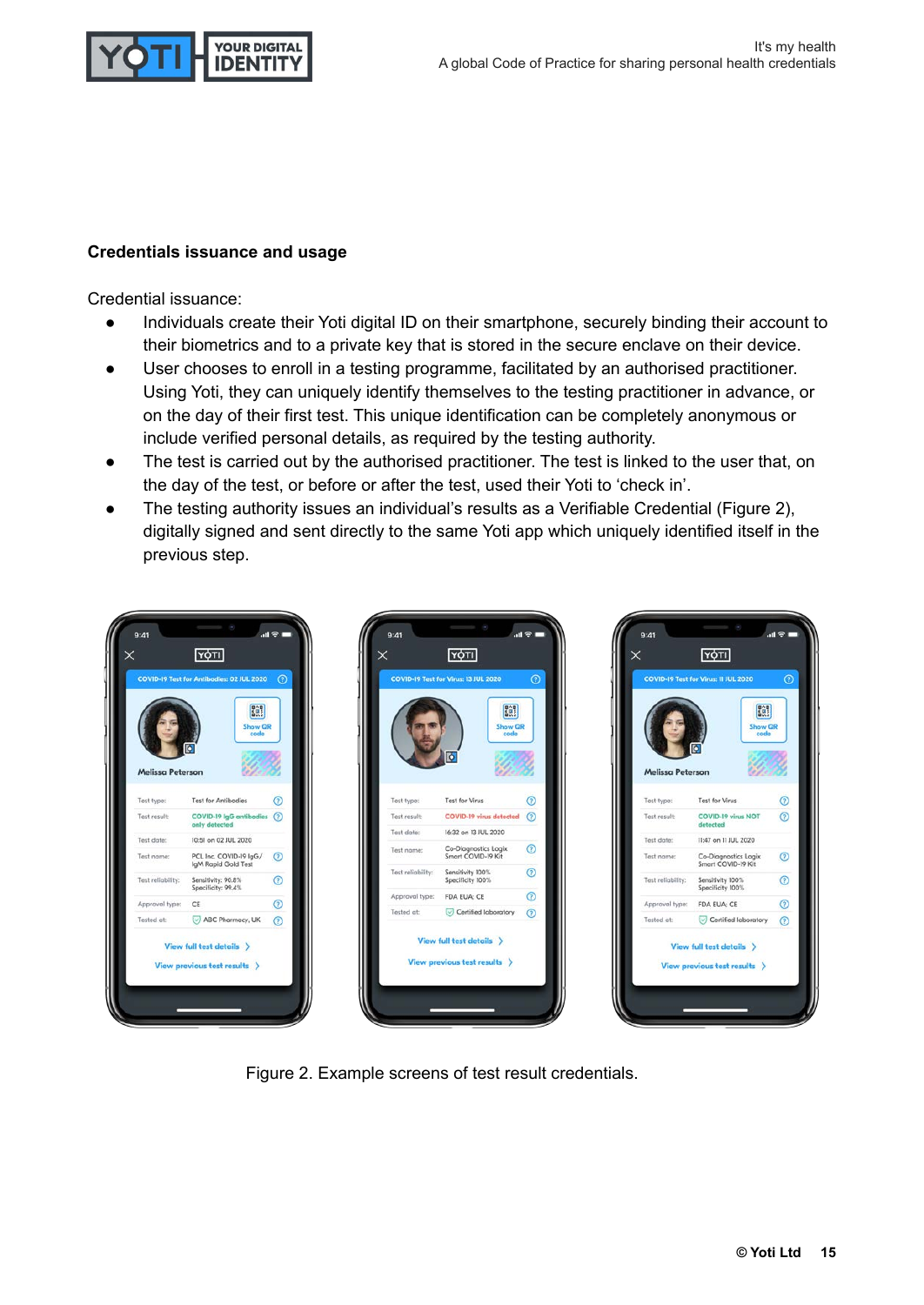

Credential use:

- Relying parties (verifiers) can request that the user proves their test status before granting access to, say, a place of work. This can happen online / remotely, or in person. Verifiers can check the digital signature on the credential to ensure that it is cryptographically valid, without contacting the issuer.
- Online, individuals can prove their test status remotely by sharing their Verifiable Credential with a relying party. Businesses can request that the user authenticates with their biometrics in Yoti - to prove that the rightful owner of that Yoti is using the account - without the user's photo being shared. The business requesting the credential (the verifier) does not need to contact the issuer, so preserving privacy.
- In person, Yoti can show a visual representation of the user's test status credential, incorporating a QR code which allows the authenticity of that visual representation to be instantly verified, without any personal details being shared (Figure 3).

**●**



**Test results screen and anti-spoofing QR code Verification confirmation on scanner's phone**



Figure 3. Example screens for anti-spoofing user flow.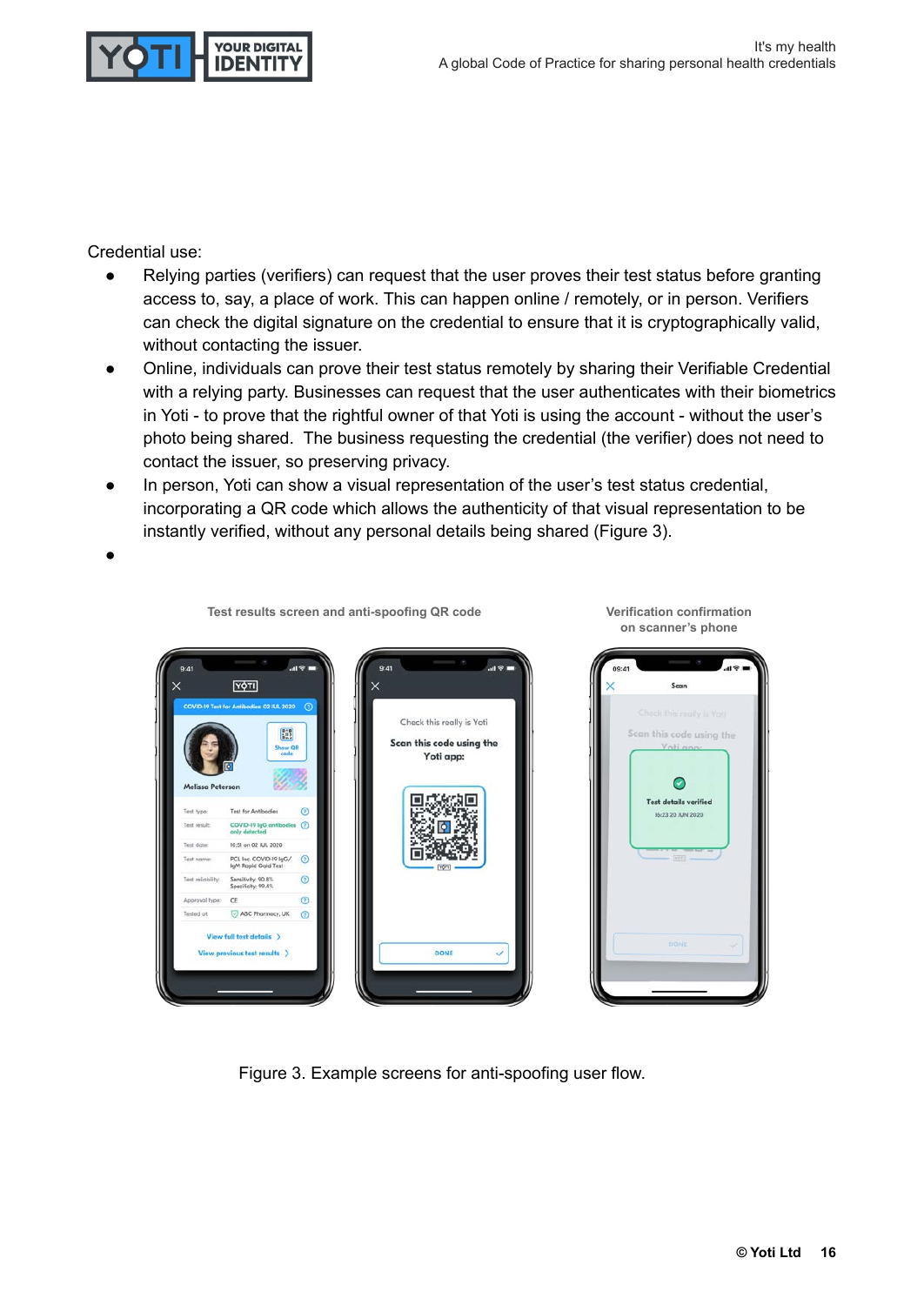

# **Appendix 2 - Yoti's Ethical Framework and Guardian Council**

Yoti has developed an Ethical Framework and put in place the Yoti Guardian Council, an external oversight board to ensure the company maintains its ethical integrity. More can be read about it [here](https://www.yoti.com/ethical-framework).

#### **Yoti's Founding Core Principles**

- 1. Always act in the interest of our users
- 2. Enable privacy and anonymity
- 3. Keep sensitive data secure
- 4. Be transparent and accountable
- 5. Encourage personal data ownership
- 6. Keep our community safe
- 7. Make Yoti available to anyone

#### **Accessibility**

Social inclusion is an important issue for Yoti. Yoti is free for individuals to use.

#### **Languages**

The Yoti app is currently available in English and French. Spanish will be introduced by the end of May. If demand for Yoti grows strongly during May to July 2020, we will invest in making Yoti available in further languages.

We will also publish the textual copy for the Yoti app on the web so that volunteers in some countries can prepare first drafts of the Yoti app in languages they believe individuals will find it useful to use Yoti. Yoti will then pay for a second person to review the copy.

If there is significant demand, we are prepared to work with not-for-profits to enable organisations to offer a 'Key' solution for those without smartphones to store and present their Covid-19 health test results.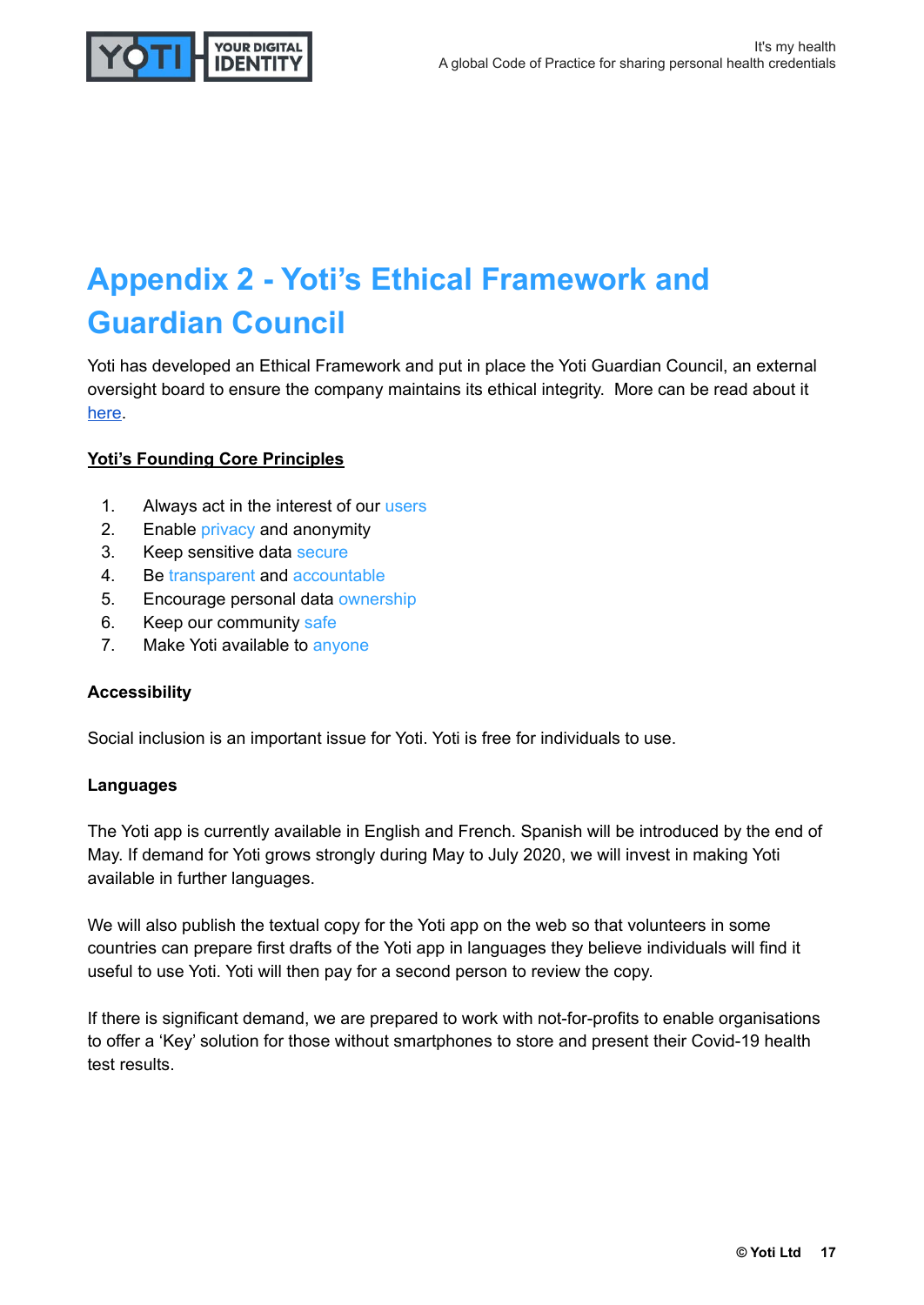

#### **Yoti Keys**

Yoti Keys are NFC-enabled tags which can securely hold information, such as someone's digital identity. As a result of extensive research across Africa and SE Asia, we have been developing a simple, Android-based app which allows Keys to be written, read and erased from a mobile phone or tablet. There is no need for expensive equipment, and no need for connectivity. Participants do not need a device of their own to enrol in a Keys-based project - written Keys are PIN protected and handed over to project participants to present each time they need to verify who they are, or any other attributes related to their identity.

The tablet app is forms-based, which allows organisations to customise the information they write to the Keys. It is also open source, allowing organisations to make changes to the code base so that custom functionality can be added. As part of our COVID-19 Pledge, access to the Keys app and code is free to any organisation working on a response, and we are able to donate a number of Keys to projects wishing to test, evaluate or deploy the technology.

You can read more about our offline Keys research [here.](https://www.yoti.com/blog/grassroots-non-profit-digital-identity-needs-an-overview-of-our-recent-research/)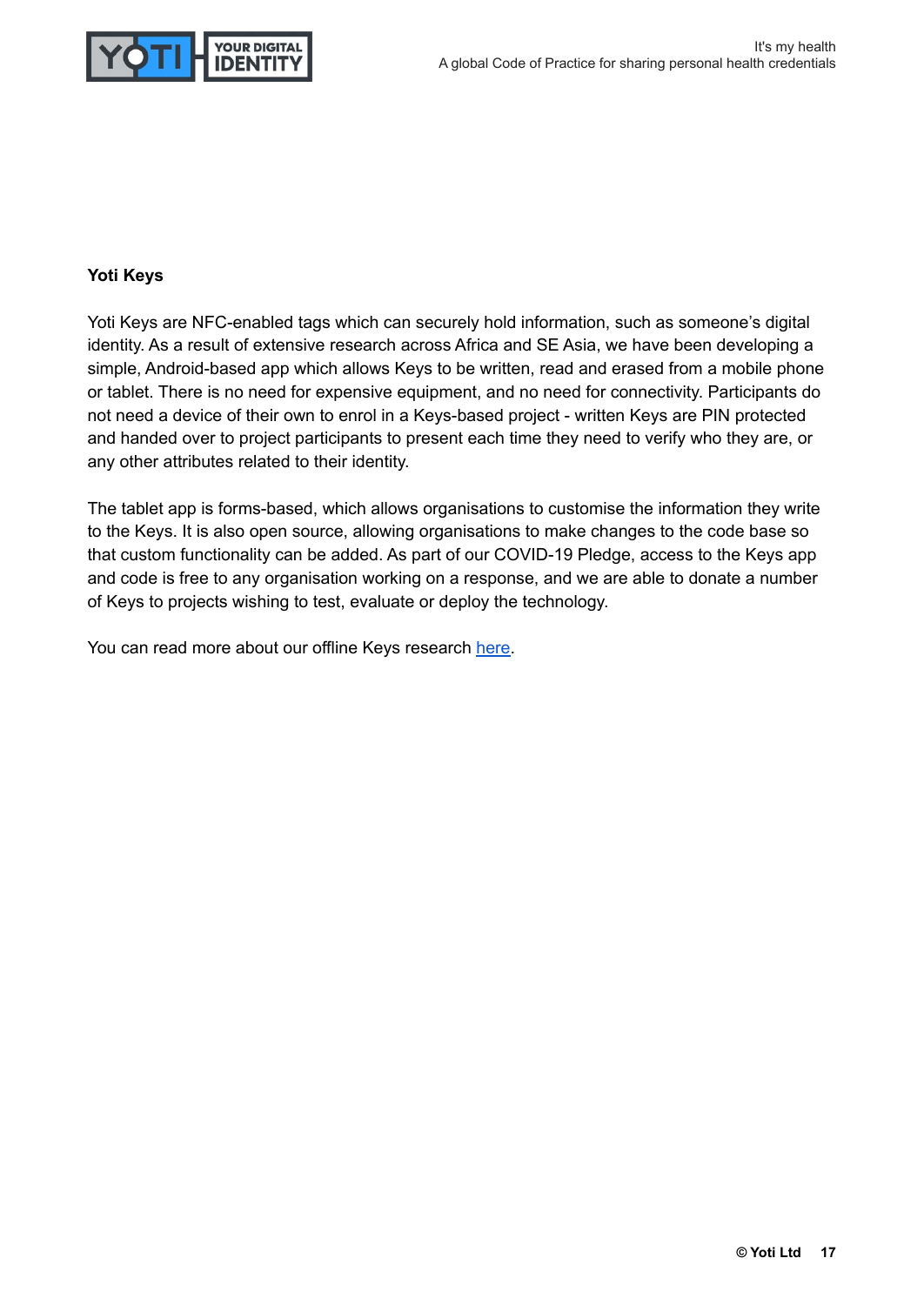

## **Appendix 3 - Disclosure of Covid-19 Test Results**

Next to each test attribute there is a 'help icon' which the user can click for further information on any test attribute (Figure 4).



Figure 4. Example screens demonstrating help icon functionality.

We split test results into two types:

- 1) Detection for viral genetic material (RNA) or viral antigen are 'Test for Virus'
- 2) Detection of IgM or IgG antibodies are 'Test for Antibodies'

Table 1 below demonstrates some of the linked help icon text in the various test displays: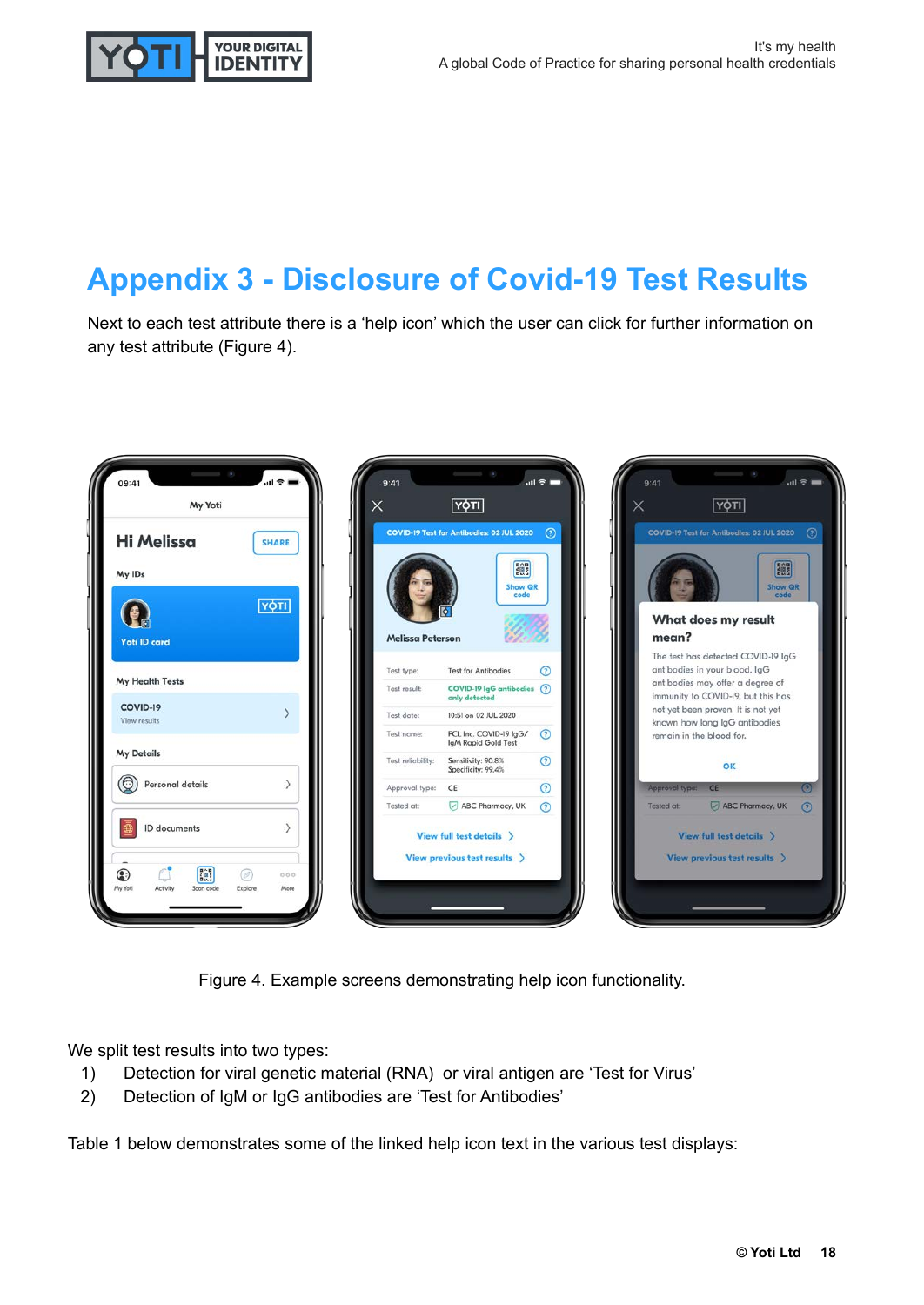

| <b>Test type</b>                                                    | <b>Result</b>          | <b>Result summary</b>                                            | <b>Result detail</b>                                                                                                                                                                                                                                                                                                                                                                                                                                                                                                                                                                                                                                                                 |
|---------------------------------------------------------------------|------------------------|------------------------------------------------------------------|--------------------------------------------------------------------------------------------------------------------------------------------------------------------------------------------------------------------------------------------------------------------------------------------------------------------------------------------------------------------------------------------------------------------------------------------------------------------------------------------------------------------------------------------------------------------------------------------------------------------------------------------------------------------------------------|
| <b>Antibody</b><br><b>Test</b>                                      | IgG only<br>positive   | "COVID-19 IgG<br>antibodies only<br>detected"                    | The test has detected COVID-19 IgG antibodies in your blood. IgG antibodies<br>may offer a degree of immunity to COVID-19, but this has not yet been proven.<br>It is not yet known how long IgG antibodies remain in the blood for.                                                                                                                                                                                                                                                                                                                                                                                                                                                 |
|                                                                     | positive               | IgG and IgM  "COVID-19 IgG<br>and IgM<br>antibodies<br>detected" | The test has detected both COVID-19 IgG and IgM antibodies in your blood.<br>IgG antibodies may offer a degree of immunity to COVID-19, but this has not yet<br>been proven. It is not yet known how long IgG antibodies remain in the blood<br>lfor.<br>IgM antibodies are usually produced in the early phase of infection and then<br>decline once IgG antibodies are produced. Having IgM antibodies may suggest<br>that the infection was recent, and that you may still be able to infect others. It is<br>not yet known how long IgM antibodies remain in the blood for.<br>You should self-isolate and contact your local health authority for advice on<br>what to do next. |
|                                                                     | IgM only<br>positive   | "COVID-19 IgM<br>antibodies only<br>detected"                    | The test has detected COVID-19 IgM antibodies in your blood.<br>IgM antibodies are usually produced in the early phase of infection and then<br>decline once IgG<br>antibodies are produced.<br>Having IgM antibodies may suggest that the infection was recent, and that you<br>may still be able to<br>infect others, especially if IgG antibodies have not yet been produced/detected.<br>It is not yet known how long IgM antibodies remain in the blood for.<br>You should self-isolate and contact your local health authority for advice on<br>what to do next.                                                                                                               |
|                                                                     | No positive<br>results | "No COVID-19<br>antibodies<br>detected"                          | The test has NOT detected any COVID-19 IgG or IgM antibodies in your blood.<br>This may suggest that you have not previously been infected with COVID-19<br>and so have not produced any antibodies to the virus. However, it is not yet<br>known how long any antibodies that are produced by the body in response to<br>infection by the virus will remain in the blood.                                                                                                                                                                                                                                                                                                           |
| <b>Viral</b><br>Antigen<br><b>Test</b>                              | Positive               | "COVID-19<br>antigen detected"                                   | The test has detected the presence of the COVID-19 virus in your sample. This<br>suggests that you have the COVID-19 virus and may be at risk of infecting<br>others. You should self-isolate and contact your local health authority for advice<br>on what to do next.                                                                                                                                                                                                                                                                                                                                                                                                              |
|                                                                     | Negative               | "COVID-19<br>antigen NOT<br>detected"                            | The test has NOT detected the presence of the COVID-19 virus in your sample.<br>This suggests that you do not currently have the COVID-19 virus.                                                                                                                                                                                                                                                                                                                                                                                                                                                                                                                                     |
| <b>RT-PCR</b><br>Test<br>(Test for<br>viral<br>genetic<br>material) | Positive               | "COVID-19 RNA<br>detected"                                       | The test has detected the presence of the COVID-19 viral genetic material<br>(RNA) in your sample. This suggests that you have the COVID-19 virus and<br>may be at risk of infecting others. You should self-isolate and contact your local<br>health authority for advice on what to do next.                                                                                                                                                                                                                                                                                                                                                                                       |
|                                                                     | Negative               | "COVID-19 RNA<br>NOT detected"                                   | The test has NOT detected the presence of the COVID-19 viral genetic material<br>(RNA) in your sample.<br>This suggests that you do not currently have the COVID-19 virus.                                                                                                                                                                                                                                                                                                                                                                                                                                                                                                           |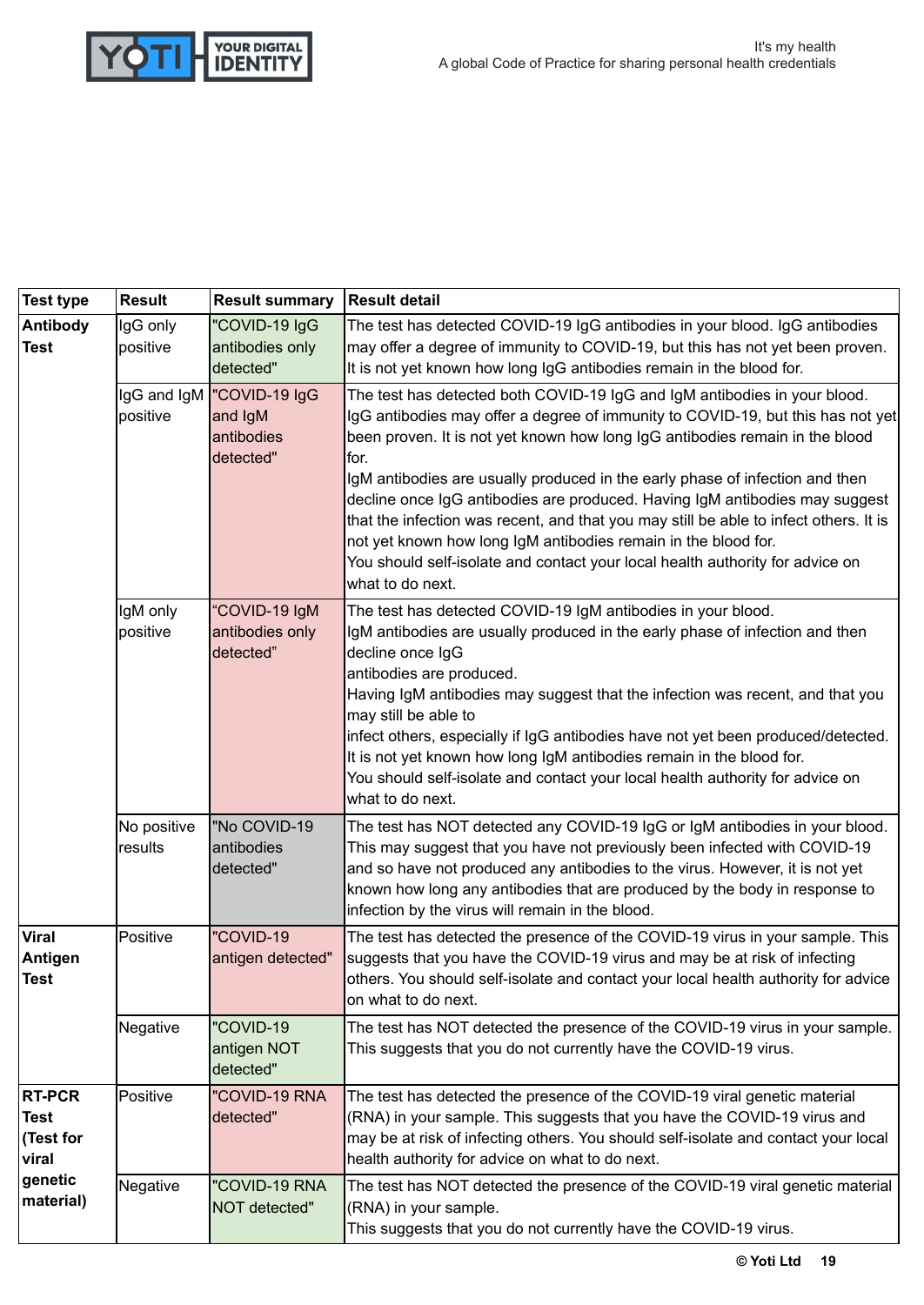

#### **Here below is an example of the linked text for the help icon using 'Test Reliability'.**

"No health test is 100% reliable all of the time. Two measures of the reliability of a health test are called Sensitivity and Specificity.

Sensitivity represents the proportion of people with the antibodies in whom the test is positive. In other words, the true positive rate. If a test is not very sensitive, it may miss out on detecting that someone has antibodies and indicate that they do not, when in reality they do (i.e. a false negative result).

Specificity represents the proportion of people without the antibodies in whom the test is negative. In other words, the true negative rate. If a test is not very specific, it may falsely tell someone that they have antibodies to COVID-19 when in reality they do not (i.e. a false positive result).This type of error may be of particular concern in COVID-19, as it might reassure someone that they have antibodies and have some immunity to infection, when in reality they do not have those antibodies. It is not yet known whether having antibodies for COVID-19 offers immunity and prevents future infection, and if so, for how long that immunity may last.

Negative results do not preclude SARS-CoV-2 infection (COVID-19 is the disease caused by the SARS-CoV-2 virus) and should not be used as the sole basis for patient management decisions. False positive results for IgM and IgG antibodies may occur due to cross-reactivity from pre-existing antibodies or other possible causes. At this time, it is unknown for how long IgM or IgG antibodies may remain following infection."

#### **Where Yoti has further details relating to a test product's reliability, this is shared transparently, as below using the PCL finger prick antibody test as an example:**

#### **Details of PCL test reliability:-**

When compared to people who have had COVID-19 (as confirmed by a test for the viral genetic material (RT-PCR) 10 days prior), this PCL test has a Sensitivity of 90.8% and a Specificity of 99.4% (if both IgG and IgM are detected); a Sensitivity of 87.4% and a Specificity of 99.4% (if only IgG is detected); and a Sensitivity of 70.6% and a Specificity of 99.9% (if only IgM is detected).

When compared to an ELISA antibody test (ELISA is a gold-standard laboratory-based antibody test), this PCL test has a Sensitivity of 93.4% and a Specificity of 99.2% (if both IgG and IgM are detected); a Sensitivity of 83.6% and a Specificity of 99.2% (if only IgG is detected); and a Sensitivity of 75.7% and a Specificity of 99.8% (if only IgM is detected).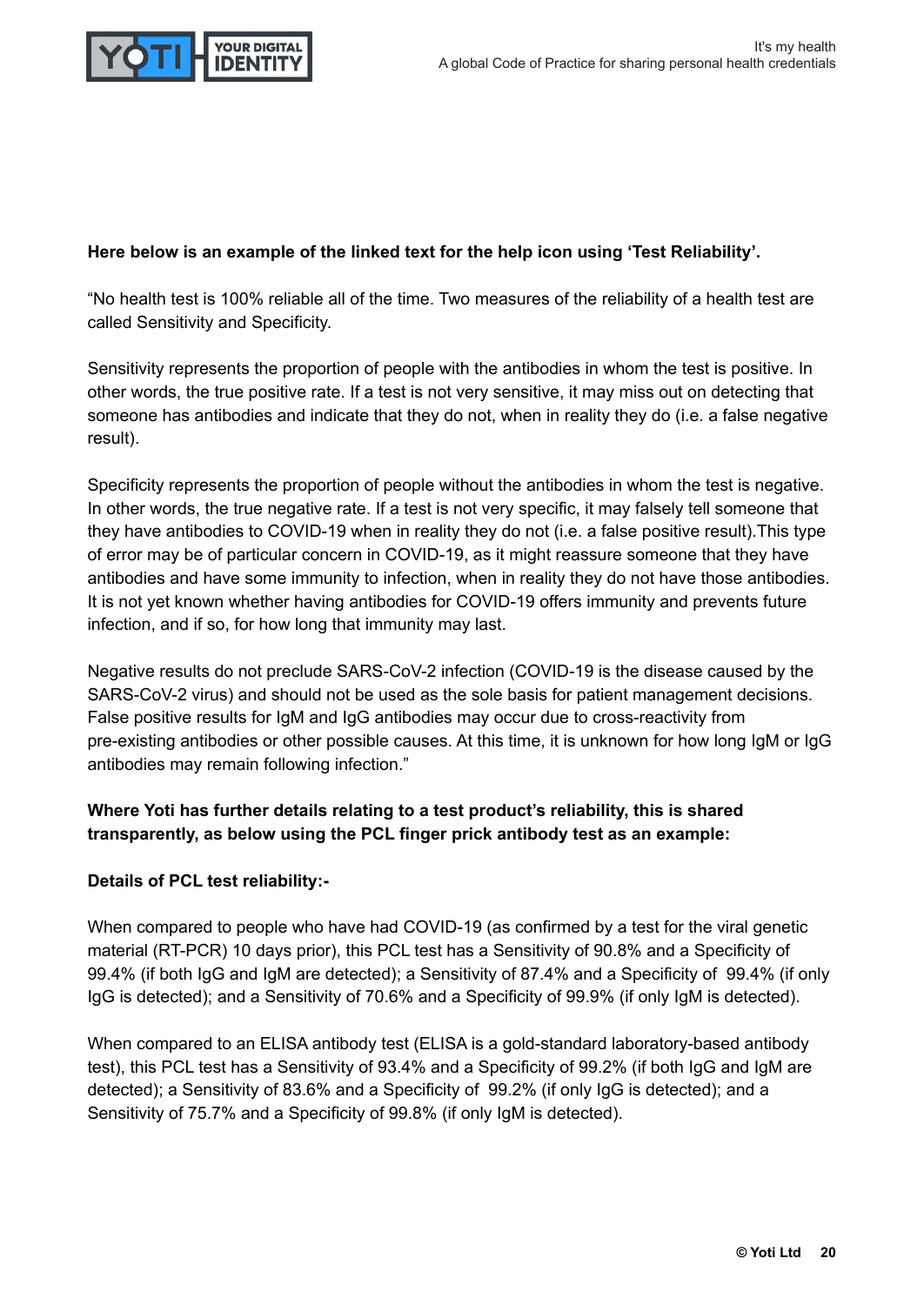

# **Appendix 4 - Supplementary material on "COVID-19 testing"**

- **1. ADA Lovelace '[Rapid Evidence Review Exit through the App Store?' A rapid evidence](https://www.adalovelaceinstitute.org/wp-content/uploads/2020/04/Ada-Lovelace-Institute-Rapid-Evidence-Review-Exit-through-the-App-Store-April-2020-2.pdf) [review on the technical considerations and societal implications of using technology](https://www.adalovelaceinstitute.org/wp-content/uploads/2020/04/Ada-Lovelace-Institute-Rapid-Evidence-Review-Exit-through-the-App-Store-April-2020-2.pdf) [to transition from the COVID-19 crisis](https://www.adalovelaceinstitute.org/wp-content/uploads/2020/04/Ada-Lovelace-Institute-Rapid-Evidence-Review-Exit-through-the-App-Store-April-2020-2.pdf)**
- 2. **[Harvard University Edmond J. Safra Center for Ethics](https://ethics.harvard.edu/immunity-certificates) & ID2020 COVID-19 Rapid Response Impact Initiative White Paper 10 <b>Immunity Certificates**, if we must have [them, they must be right](https://ethics.harvard.edu/files/center-for-ethics/files/10immunitycertificates.pdf)
- 3. FPF **[Privacy and Pandemics: A Thoughtful Discussion](https://fpf.org/2020/03/27/privacy-and-pandemics-a-thoughtful-discussion/)** FPF [A Practical Path Toward Genetic Privacy in the United States](https://fpf.org/wp-content/uploads/2020/04/APracticalPathTowardGeneticPrivacy_April2020.pdf)
- 4. IAPP collated **[DPA guidance on COVID-19](https://iapp.org/resources/article/dpa-guidance-on-covid-19/)**
- 5. [Imperial College COVID-19 Response Team](https://www.imperial.ac.uk/media/imperial-college/medicine/mrc-gida/2020-04-23-COVID19-Report-16.pdf)
- 6. [Our World in Data \(website resource, not a report, but comprehensive\)](https://ourworldindata.org/covid-testing)
- 7. [The path to mass testing in the UK, Tony Blair Institute](https://institute.global/sites/default/files/2020-04/The%20Path%20to%20%20Mass%20Testing%2022.04.pdf)
- 8. ['Developing antibody tests for SARS-CoV-2' from The Lancet](https://www.thelancet.com/journals/lancet/article/PIIS0140-6736(20)30788-1/fulltext)
- 9. [Future Agenda Proof of Immunity](https://www.futureagenda.org/foresights/proof_of_immunity/)

We recognise that there will be additional sources to add here as the scientific knowledge of COVID-19 continues to evolve.